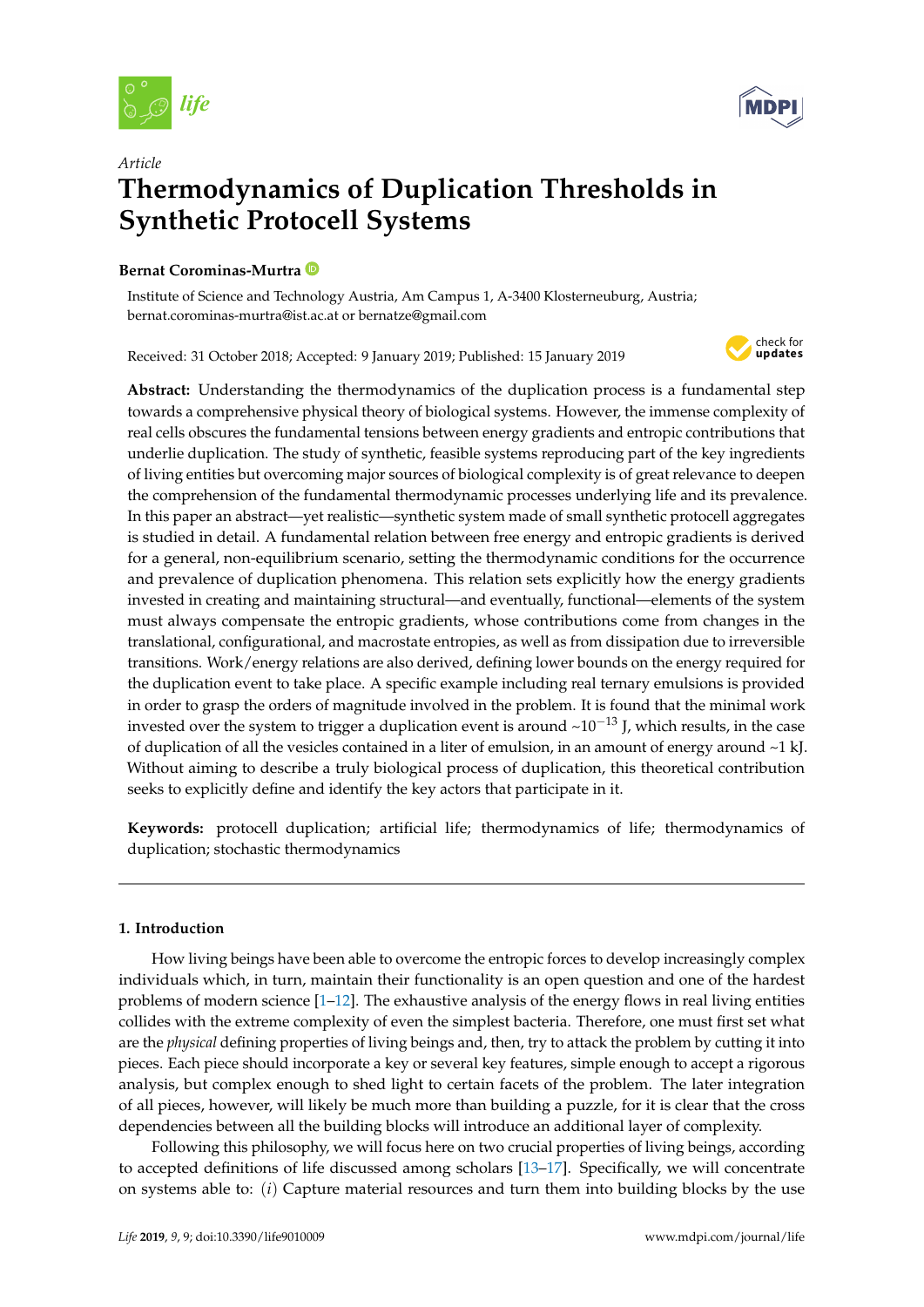of externally provided free energy—and eventually undergo a duplication cycle and (*ii*) Keep its components together and distinguish itself from the environment. It is assumed that the compartment contains the metabolic and information system—if any. Our simplified system, thus, will lack two crucial features of living beings, namely, (*iii*) To process and transmit inheritable information to progeny and (*iv*) To undergo Darwinian evolution through variation of the copied inheritable information and a successive selection of the better progeny. We will thus focus on the thermodynamic properties of the *duplication* process, and we will skip all the complexity arising from other phenomena. It is worth to recall here that this kind of approach, where the essential physics of the duplication problem is addressed has a long history, dating back to the late thirties of the 20th century, with the highly influential works of N. Rashevsky [\[1\]](#page-19-0).

In contrast to the usual top-down approaches followed in biology, we will address this problem using a bottom-up approach. In such kind of approaches to life-related phenomena, physical building blocks and chemical processes are externally assembled and triggered, creating artificial, synthetic entities that mimic some of the crucial properties of living beings. Consistently, this approach has been named *Artificial Life* [\[16,](#page-20-3)[18](#page-20-4)[–20\]](#page-20-5). Artificial cells, or, *protocells* are usually composed by emulsions [\[21\]](#page-20-6) made of mixtures of lipids, precursors, and water [\[15](#page-20-7)[,16](#page-20-3)[,19,](#page-20-8)[20,](#page-20-5)[22–](#page-20-9)[28\]](#page-20-10). The foundation of this approach is based on three main starting points: First, it provides a framework where energy imbalances trigger the emergence of cell like aggregates [\[21\]](#page-20-6), second, it is possible to externally drive simplified metabolic reactions [\[15,](#page-20-7)[16,](#page-20-3)[26,](#page-20-11)[28\]](#page-20-10), and, third, it uses the same type of building blocks—mainly lipids—that compose an important part of the structure of most of the living organisms [\[29\]](#page-20-12). Crucial to our aims, it is worth to remark a couple of recent results: First, numerical approaches have shown that duplication dynamics as a consequence of energy imbalances due to geometrical frustration is expected in those systems, if properly driven out of equilibrium [\[30\]](#page-20-13). Second, recent experiments succeeded **in** duplicating real artificial protocells through a specific oil-in-water droplet system with replicating information templates [\[31\]](#page-20-14). This result is certainly remarkable, but our approach does exclude the role of any information/replication dynamics. In doing so, we explore how far can we go by just taking into account general stability properties and energy imbalances to explain and characterize the duplication process. The work presented here runs in parallel to an interesting complementary approach taken in [\[32\]](#page-20-15), where the kinetics involved in the duplication events of synthetic systems was studied in detail.

In this paper we will work with a generic emulsion system [\[21\]](#page-20-6). We will make use of the well understood free energy landscape of such systems, where the contributions coming from aggregate geometry and size have been long studied [\[21,](#page-20-6)[33,](#page-20-16)[34\]](#page-20-17), as well as the non-trivial contributions of the entropic terms [\[35](#page-20-18)[,36\]](#page-20-19). The impact of a changing energy landscape—which eventually can favour a duplication event—will be studied from a generic non-equilibrium situation making use of modern methods arising from the emerging field of *Stochastic Thermodynamics* [\[37](#page-20-20)[–42\]](#page-21-0). Within this framework, the evolution of the system can be studied following the individual trajectories in the phase space and, importantly, exact relations between energy and work can be obtained, even in out of equilibrium cases. In addition, relations between energy, entropy and information arise naturally [\[43](#page-21-1)[,44\]](#page-21-2).

The remainder of the paper is organized as follows: In the next section, we describe the thermodynamics of the abstract emulsion system in detail. We derive its free energy landscape, Section [2.1,](#page-2-0) the equilibrium distributions, Section [2.2,](#page-4-0) and the detailed balance condition over transitions, Section [2.3.](#page-5-0) Next, in Section [2.4,](#page-5-1) we expose the generic protocol that drives the system towards the occurrence of a duplication event. We end the section where the system is presented by exploring the orders of magnitude involved in these kind of systems, Section [2.5.](#page-6-0) Here we analyze the quantitative values of the thermodynamic functionals presented generically in the previous sections for a real microemulsion system. The thermodynamic analysis of the duplication thresholds is the core of section III. First, we derive a general relation for duplication probabilities, Section [3.1.](#page-8-0) Then, in Section [3.2,](#page-9-0) we explore the consequences of this result for a system evolving in a quasi-static fashion. Section [3.3](#page-10-0) generalizes the previous equilibrium approach by providing an exact equality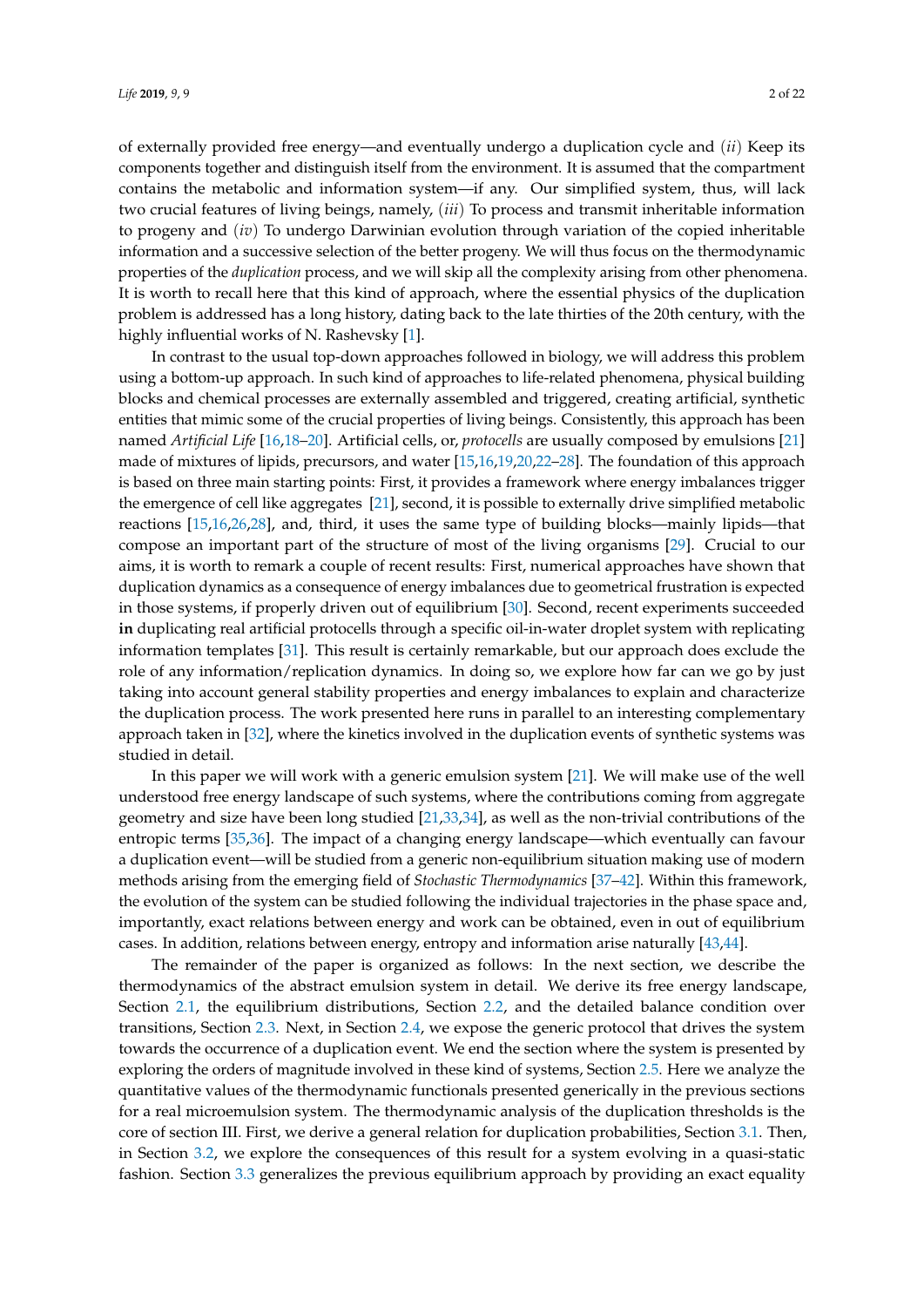between probabilities of duplication thresholds in a specific non-equilibrium scenario, in which the relaxation process that may eventually lead to duplication happens between two states which may not be in equilibrium. This equivalence leads us to define general duplication scenarios and derive the general conditions of duplication, as well as the amount of work invested over the system to trigger a duplication event, and the conditions for the perpetuation of the duplication cycle. Section [3.4](#page-15-0) refers to the free energy/entropy relations for the perpetuation of the duplication cycle in time. The final section is devoted to discuss the implications of the presented results. The whole paper is aimed to be self-contained and details of the derivations are provided in the Appendix [A](#page-17-0) to make it understandable to non-specialized audiences.

## **2. The System**

Our system is conceived as being an abstract emulsion in a kind of reaction tank of volume V<sub>syst</sub> connected to a heat reservoir at inverse temperature  $\beta = \frac{1}{T}$ —we set  $k_B = 1$ . Let  $\vec{X} = (X_1, ..., X_L)$ , where  $X_i$  is a specific kind of lipid species populating the system and  $\vec{Y} = (Y_1, ..., Y_P)$ , where  $Y_i$  is a specific kind of precursor/surfactant species populating the system. Let  $\bar{X}_{\text{tot}} = (X_{1,\text{tot}},...,X_{L,\text{tot}})$ ,  $\hat{Y}_{\text{tot}} =$  $(Y_{1,tot},...,Y_{P,tot})$  the total amount of molecules of the different species of lipids and precursors that lie in aqueous solution inside our volume. We refer to  $\vec{X}_{tot}$ ,  $\vec{Y}_{tot}$  as the *boundary conditions*. As we shall see, they may change in time, under the action of an external protocol.

Due to the hydrophobic/hydrophilic nature of the surfactant molecules, we assume that (part of them) tend to aggregate in spheroidal compartments. Surfactants are supposed to populate the surface of the aggregates. No assumptions are made on the specific nature of the membranes or the interior of the aggregates, leaving the discussion always in a general plane. A *state σ<sup>n</sup>* of our system is described by a 3-tuple:

$$
\sigma_n \equiv \sigma_n(\vec{X}_a, \vec{Y}_a, n) \quad ,
$$

where  $\vec{X}_a = (X_{1,a},...,X_{L,a})$  and  $\vec{Y}_a = (Y_{1,a},...,Y_{P,a})$  are the amount of lipids and precursors forming aggregates, respectively, and *n* the number of aggregates present in the volume. In general, and if no confusion can arise, we refer to a given state as  $\sigma_n$  instead of  $\sigma_n(\vec{X}_a, \vec{Y}_a, n)$  for notational simplicity. We keep the label subscript "n" accounting for the number of aggregates only for notational convenience. When we introduce time dependence, we write  $\sigma_n^t \equiv \sigma_n(\vec{X}_a(t), \vec{Y}_a(t), n(t))$ . Not all molecules will be part of the aggregates. Therefore, we must account for these molecules in bulk. Consistently, given a state  $\sigma_n(\vec{X}_a, \vec{Y}_a, n)$  occuring under the boundary conditions  $\vec{X}_{tot}$ ,  $\vec{Y}_{tot}$ , we wil have that  $\vec{X}_b = \vec{X}_{tot} - \vec{X}_a = (X_{1,b}, ..., X_{L,b})$  and  $\vec{Y}_b = \vec{Y}_{tot} - \vec{Y}_a = (Y_{1,b}, ..., Y_{P,b})$  are the amount of lipids and precursors in bulk, respectively.

A *macrostate* or *coarse-grained* state  $\tilde{\sigma}_n$  is defined as the 4-tuple:

$$
\tilde{\sigma}_n \equiv \tilde{\sigma}_n(\vec{X}_{\text{tot}}, \vec{Y}_{\text{tot}}, n, p(\sigma_n|\tilde{\sigma}_n)) \quad ,
$$

where  $p(\sigma_n|\tilde{\sigma}_n)$  is the probability distribution of finding  $\sigma_n$  as a particular realization of this macrostate. This macrostate can be realized through any state containing  $\vec{X}_{tot}$ ,  $\vec{Y}_{tot}$  and *n* protocellular aggregates following the distribution  $p(\sigma_n|\tilde{\sigma}_n)$ . In case of time dependence we write  $\tilde{\sigma}_n^t$  $\tilde{\sigma}_n^t(\vec{X}_{\text{tot}}(t), \vec{Y}_{\text{tot}}(t), n, p(\sigma_n^t | \tilde{\sigma}_n^t)).$ 

## <span id="page-2-0"></span>*2.1. Gibbs Free Energy Landscape*

The thermodynamic landscape of our system is given by the Gibbs free energy of the state *σn*,

$$
G(\sigma_n) \equiv G_{\vec{X}_{\text{tot}}, \vec{Y}_{\text{tot}}}(\sigma_n) \quad .
$$

The Gibbs free energy is always defined over states of the system and depends on both the state  $\sigma_n$  and the boundary conditions  $\vec{X}_{\text{tot}}$ ,  $\vec{Y}_{\text{tot}}$ . Therefore, the same state will have energy changes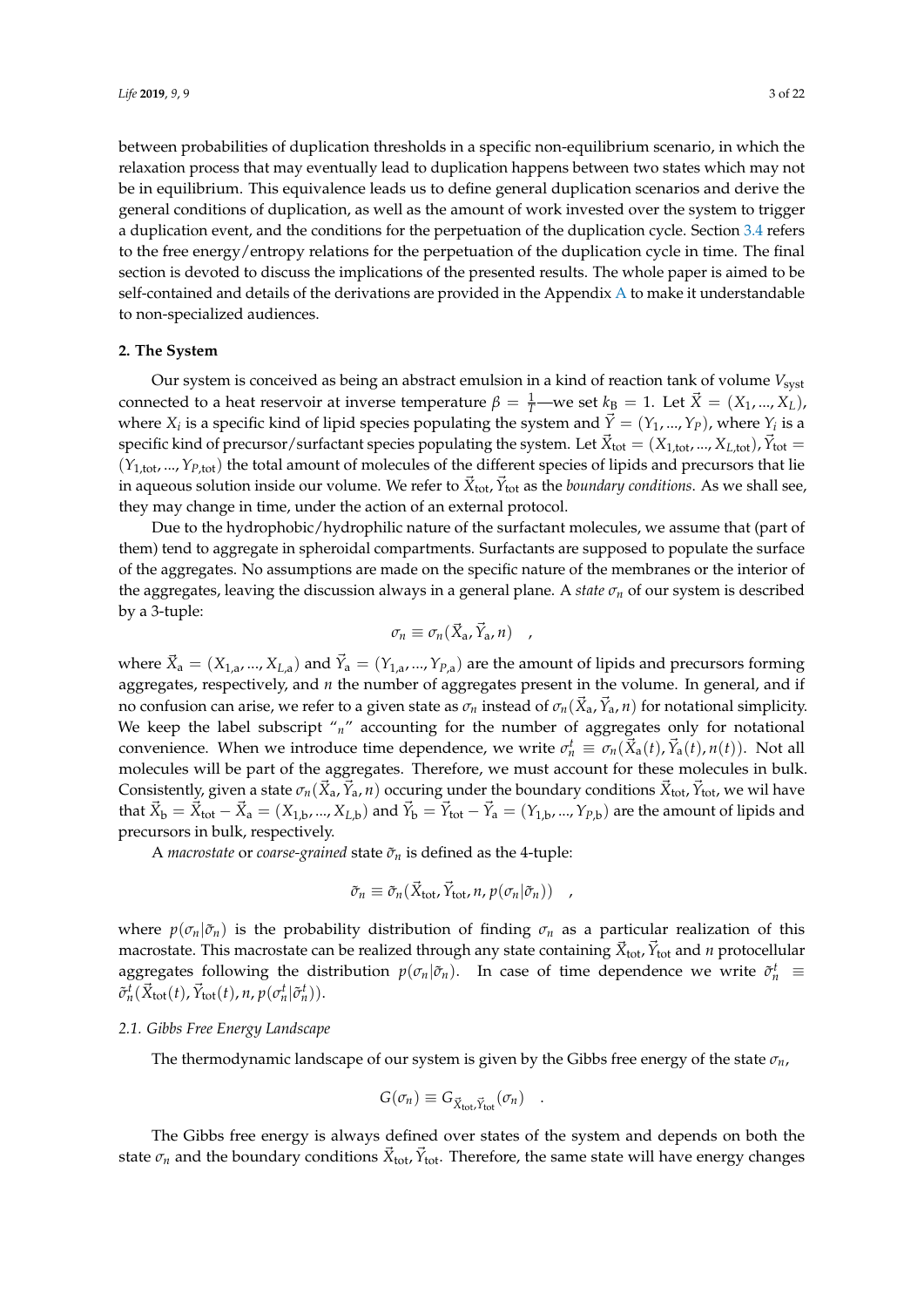if the boundary conditions change. Each macrostate has a uniquely defined free energy functional. For notational simplicity, we drop the subscript  $\vec{x}_{\text{tot}}, \vec{y}_{\text{tot}}$ , if no confusion arises.

The complex nature of these type of emulsions results in a free energy functional with several blocks, which we construct step by step. First, we focus on the free energy contribution of a single protocellular aggregate, containing  $\vec{X}$  lipids,  $\vec{Y}$ , and precursors,  $G_a$ :

<span id="page-3-0"></span>
$$
G_{a}(X_{i}, Y_{i}) = \sum_{i \leq L} \Delta \mu_{X_{i}} X_{i} + \sum_{i \leq P} \Delta \mu_{Y_{i}} Y_{i} + G_{\text{geo}} \quad , \tag{1}
$$

where ∆*µX<sup>i</sup>* and ∆*µY<sup>i</sup>* are the changes in chemical potential when moving lipids and surfactants from bulk into the *i*-th aggregate, and *G*geo is a geometric term expressing shape and surface contributions to the free energy of the aggregate. This geometric term accounts for the membrane properties of the system, and is computed according to the existence of a minimum energy configuration or *perfect* protocellular aggregate, which can be directly computed as the optimal packing from the knowledge to the sizes and geometries of the precursor molecules. The geometrical term thus reads:

<span id="page-3-1"></span>
$$
G_{\rm geo} = \gamma A + \frac{\alpha}{A} + \kappa \oint_A (H - H_0)^2 dA \quad , \tag{2}
$$

where *γ* is the surface tension, *α* the compressibility coefficient, and *κ* the elastic bending modulus of the lipid membrane. The integral is the second order expansion of the contribution of the Helfrisch Hamiltonian to the overall free energy, being *H* the curvature of the membrane—as a function of some coordinates parametrizing the membrane surface—of the current aggregate and  $H_0$  the curvature of the perfect aggregate. The integral is computed over the whole area of the membrane, *A* [\[33](#page-20-16)[,34\]](#page-20-17).

Once we have properly characterized the free energies of a single aggregate, we proceed to construct the free energy of the whole state  $\sigma_n$ . The next task will be to compute the entropy for a system in the state  $\sigma_n = \sigma_n(\vec{X}_a, \vec{Y}_a, n)$  under the boundary conditions  $\vec{X}_{tot}$ ,  $\vec{Y}_{tot}$ . To compute the entropy of such state, we apply directly Boltzmann's definition over the amount of configurations the state  $\sigma_n$  can adopt,  $\Omega_{\vec{X}_{\text{tot}},\vec{Y}_{\text{tot}}}(\sigma_n)$  [\[45\]](#page-21-3):

$$
S(\sigma_n) = \log \Omega_{\vec{X}_{\text{tot}}, \vec{Y}_{\text{tot}}}(\sigma_n) .
$$

Clearly,  $S(\sigma_n) \equiv S_{\vec{X}_{\text{tot}},\vec{Y}_{\text{tot}}}(\sigma_n)$ . However, we do not write this dependence explicitly for the sake of readability, if no confusion can arise. This entropic term has two contributions, the *translational* entropy and the *configurational* entropy. We start with the translational contribution. We consider that the system of *n* indistinguishable aggregates has 3*n* degrees of freedom and that each aggregate diffuse around within a volume  $V_{syst} = nV_a$  and that  $\langle \ell_m \rangle$  is an appropriate length scale for such a diffusive process. Accordingly, one has that the amount of configurations provided by the translational term is:

$$
\sim \frac{1}{n!} \left( \frac{nV_a}{\langle \ell_m \rangle} \right)^n
$$

.

.

We emphasize that, in the approach take here,  $\langle \ell_m \rangle$  has been chosen as a typical volume unit whose purpose is to render the argument of the logarithm dimensionless—for a deeper discussion on the choice of the right length scale see [\[35,](#page-20-18)[36\]](#page-20-19). For each configuration described above, we must account for the potential degeneracy of states, or, in other words, the amount of configurations given by the amount of molecules in bulk and forming the aggregates. For each chemical species, e.g., the *i*-th lipid, this amount of configurations is

$$
\sim \begin{pmatrix} X_{i,\text{tot}} \\ X_{i,\text{a}} \end{pmatrix}
$$

Therefore, assuming that there are no cross dependencies among the different chemical species, one has that the amount of configurations of molecules in bulk and aggregates is: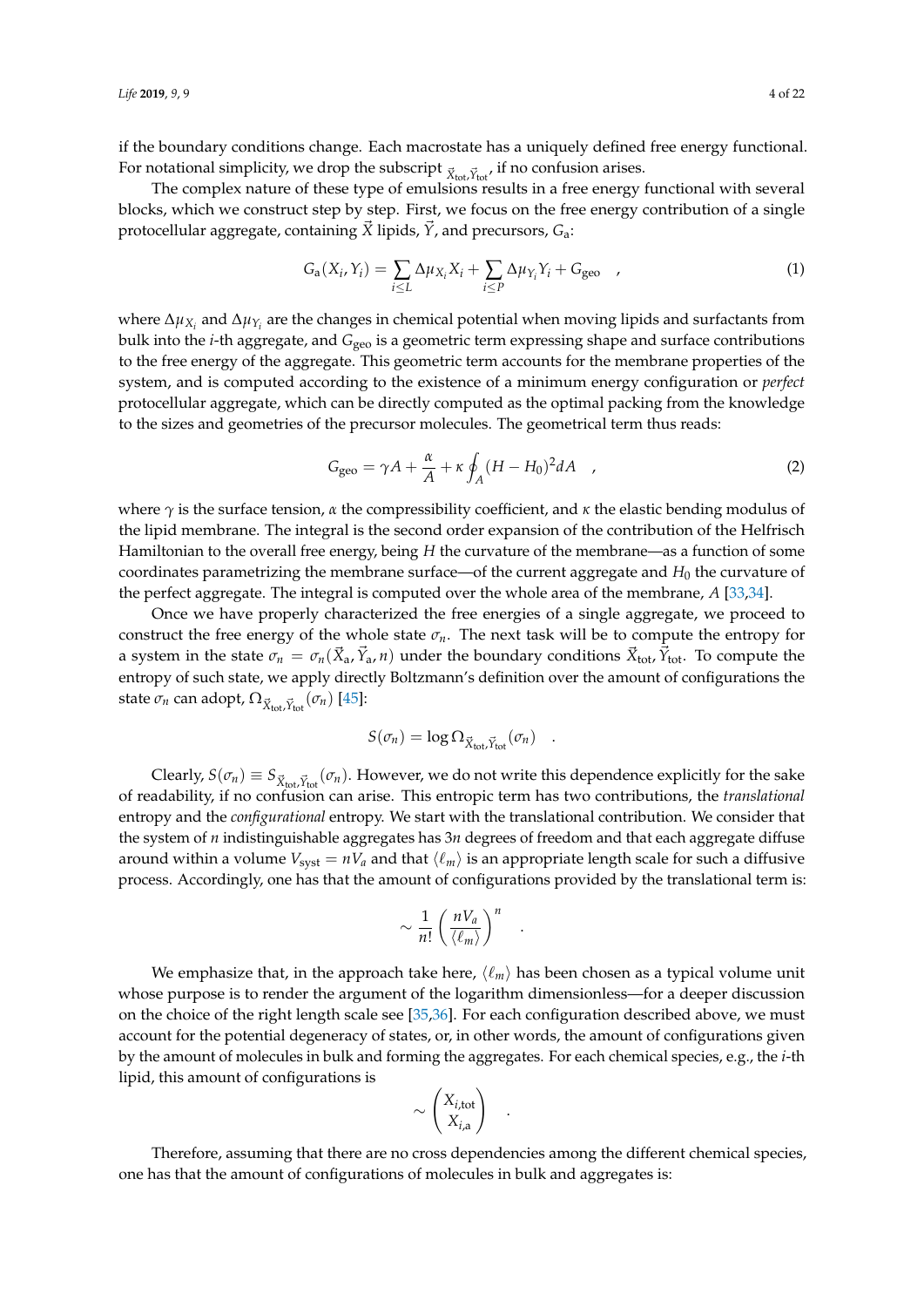$$
\sim \prod_{i \leq L} \prod_{k \leq P} \left( \begin{array}{c} X_{i,\text{tot}} \\ X_{i,\text{a}} \end{array} \right) \left( \begin{array}{c} Y_{i,\text{tot}} \\ Y_{i,\text{a}} \end{array} \right)
$$

Considering these two contributions, the entropy term reads:

$$
S(\sigma_n) = \log \left[ \frac{1}{n!} \left( \frac{nV_a}{\langle v_m \rangle} \right)^n \prod_{i \le L} \prod_{k \le P} \left( \begin{matrix} X_{i,\text{tot}} \\ X_{i,\text{a}} \end{matrix} \right) \left( \begin{matrix} Y_{i,\text{tot}} \\ Y_{i,\text{a}} \end{matrix} \right) \right].
$$

The overall entropy of the state  $\sigma_n = \sigma_n(\vec{X}_a, \vec{Y}_a, n)$ , under the boundary conditions given by  $\vec{X}_{\text{tot}}, \vec{Y}_{\text{tot}}, S(\sigma_n) = \log \Omega_{\vec{X}_{\text{tot}}, \vec{Y}_{\text{tot}}}(\sigma_n)$ , is:

<span id="page-4-3"></span>
$$
S(\sigma_n) = n \log \left( \frac{V_a}{\langle v_m \rangle} \right) + \\ + \sum_{i \le L} \log \left( \frac{X_{i,\text{tot}}}{X_{i,a}} \right) + \sum_{i \le P} \log \left( \frac{Y_{i,\text{tot}}}{Y_{i,a}} \right) , \tag{3}
$$

.

where we used the fact the  $log(ab) = log a + log b$  and the Stirling approximation for the factorial for the first term, namely  $\log n! \approx n \log n - n$ . Collecting all the above ingredients, we have that the Gibbs free energy of the system in the state  $\sigma_n = \sigma_n(\vec{X}_a, \vec{Y}_a, n)$  under boundary conditions  $\vec{X}_{tot}$ ,  $\vec{Y}_{tot}$  becomes:

<span id="page-4-1"></span>
$$
G(\sigma_n) = \sum_{i \le L} \mu_{X_i}^{\circ} X_{i,\text{tot}} + \sum_{i \le P} \mu_{Y_i}^{\circ} Y_{i,\text{tot}} + \sum_{i \le n} G_a(X_i, Y_i) - TS(\sigma_n) , \qquad (4)
$$

with the standard chemical potentials  $\mu_{X_i}^{\circ}$  and  $\mu_{Y_i}^{\circ}$  of lipids and precursors, respectively.

## <span id="page-4-0"></span>*2.2. Helmholtz Free Energy*

Let the system be subject to the boundary conditions  $\vec{X}_{\text{tot}}$ ,  $\vec{Y}_{\text{tot}}$ . In equilibrium, the probability that the system is in the particular state  $\sigma_n$ , belonging to the macrostate  $\tilde{\sigma}_n$  is given by the Boltzmann distribution,  $p(\sigma_n|\tilde{\sigma}_n)$  [\[45\]](#page-21-3):

$$
p(\sigma_n|\tilde{\sigma}_n) = \frac{e^{-\beta G(\sigma_n)}}{Z(\tilde{\sigma}_n)} \quad , \tag{5}
$$

being  $Z(\tilde{\sigma}_n)$  the partition function, namely:

$$
Z(\tilde{\sigma}_n) = \sum_{\sigma_n \in \tilde{\sigma}_n} e^{-\beta G(\sigma_n)} \quad . \tag{6}
$$

Accordingly, the Helmholtz free energy of the macrostate  $\tilde{\sigma}_n$ ,  $F(\tilde{\sigma}_n)$  is:

<span id="page-4-2"></span>
$$
F(\tilde{\sigma}_n) = -\log Z(\tilde{\sigma}_n) = \langle G \rangle_{\tilde{\sigma}_n} - \frac{1}{\beta} H(\tilde{\sigma}_n) \quad , \tag{7}
$$

.

being  $\langle ...\rangle_{\tilde{\sigma}_n}$  the average over all states of the macrostate and  $H(\tilde{\sigma}_n)$  the entropy of the macrostate, namely:

$$
H(\tilde{\sigma}_n) = -\sum_{\sigma_n \in \tilde{\sigma}_n} p(\sigma_n | \tilde{\sigma}_n) \log p(\sigma_n | \tilde{\sigma}_n) ,
$$

where  $p(\sigma_n|\tilde{\sigma}_n)$  is now defined as:

$$
p(\sigma_n|\tilde{\sigma}_n)=e^{-\beta(G(\sigma_n)+F(\tilde{\sigma}_n))}
$$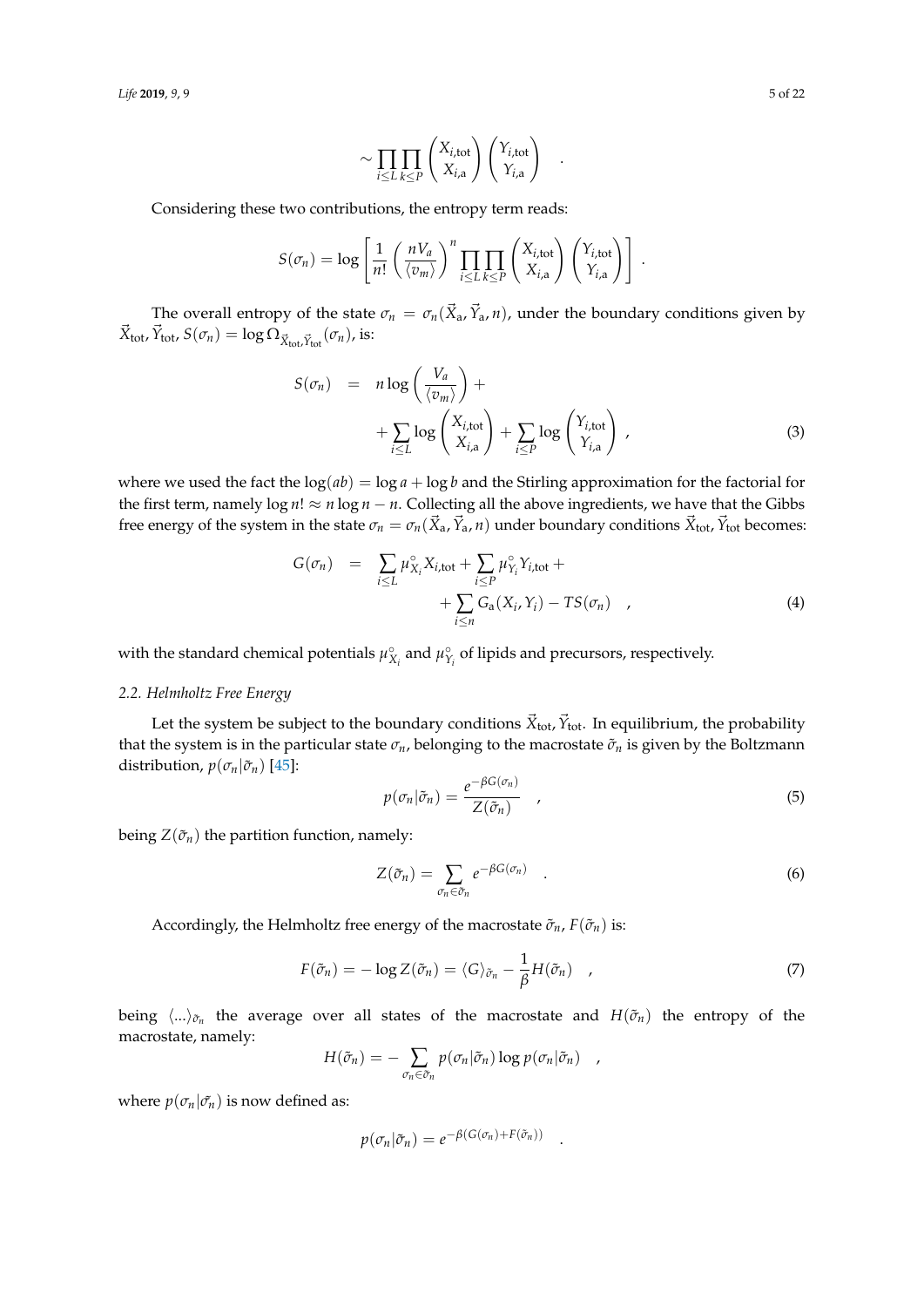We point out that we will refer to a given probability distribution associated to a macrostate  $\tilde{\sigma}_n$ either as  $p(\sigma_n|\tilde{\sigma}_n)$  or  $p_{|\tilde{\sigma}_n}$ , indistinctly. We finally recall that we assume that the equilibrium distribution macrostate  $\tilde{\sigma}_n$  is such that:

$$
\underset{\sigma_n \in \tilde{\sigma}_n}{\operatorname{argmin}} \left\{ G_{\vec{X}_{\text{tot}}, \vec{Y}_{\text{tot}}}(\sigma_n) \right\} = \underset{\sigma}{\operatorname{argmin}} \left\{ G_{\vec{X}_{\text{tot}}, \vec{Y}_{\text{tot}}}(\sigma) \right\} ,
$$

where we emphasized the dependency on the boundary conditions  $\vec{X}_{\text{tot}}$ ,  $\vec{Y}_{\text{tot}}$  only for clarity. In words, we assume that the equilibrium distribution is defined around the absolute minimum of Gibbs free energies, and that such a minimum is unique.

#### <span id="page-5-0"></span>*2.3. Detailed Balance Condition in Duplication*

The process of duplication/fusion of aggregates is of special interest for us, since it is the basis of duplication. It is assumed to satisfy the following transition rates between states:

<span id="page-5-2"></span>
$$
\sigma_n(\vec{X}_a, \vec{Y}_a, n) \xrightarrow{k_n + n} \sigma_{n+1}(\vec{X}_a, \vec{Y}_a, n+1)
$$
  

$$
\sigma_n(\vec{X}_a, \vec{Y}_a, n) \xrightarrow{k_n - n} \sigma_{n-1}(\vec{X}_a, \vec{Y}_a, n-1)
$$

where the kinetic constants relate as:

$$
k_{\mathbf{n}}^{-} = k_{\mathbf{n}}^{+} e^{-\beta \delta \mathbf{G}(\sigma_{n}, \sigma_{n+1})} \quad , \tag{8}
$$

where  $\delta G(\sigma_n, \sigma_{n+1}) \equiv G(\sigma_{n+1}) - G(\sigma_n)$ . Detailed balance condition is also assumed for any other transition between states. Therefore, for any two states  $\sigma_n \in \tilde{\sigma}_n$  and  $\sigma_{n+1} \in \tilde{\sigma}_{n+1}$ , thanks to the detailed balance condition given in Equation [\(8\)](#page-5-2) and assumed for all transitions, one has that, between two arbitrary states *σ*, *σ* 0 :

<span id="page-5-3"></span>
$$
\frac{p(\sigma' \to \sigma)}{p(\sigma \to \sigma')} \approx \frac{k_{\rm n}^-}{k_{\rm n}^+} = e^{-\beta \delta G(\sigma, \sigma')} \quad . \tag{9}
$$

.

Importantly, we recall that the functional *G* must be computed under the same boundary conditions  $\vec{X}_{\text{tot}}$ ,  $\vec{Y}_{\text{tot}}$  in any evaluation of the difference, i.e.,:

$$
\delta G(\sigma, \sigma') = G(\sigma') - G(\sigma) \equiv G_{\vec{X}_{\text{tot}}, \vec{Y}_{\text{tot}}}(\sigma') - G_{\vec{X}_{\text{tot}}, \vec{Y}_{\text{tot}}}(\sigma) .
$$

#### <span id="page-5-1"></span>*2.4. The Driving Protocol*

Let us assume that at time  $t = 0$  the system is in contact to a thermal reservoir at inverse temperature *β*, and in an equilibrium macrostate  $\tilde{\sigma}_n^0$ , that is—see Figure [1\)](#page-6-1):

$$
p(\sigma_n^0 | \tilde{\sigma}_n^0) = \frac{1}{Z(\tilde{\sigma}_n^0)} e^{-\beta G(\sigma_n^0)}
$$

From this moment on, we run a protocol that changes the energy landscape, without separating the system from the heath bath neither changing the whole system's volume,  $V_{syst}$ . This protocol runs from  $t = 0$  to  $t = \tau$ —see Figure [1b](#page-6-1),c. For example, suppose that we add new lipids and that we switch on a light that triggers a metabolic reaction that transforms lipids into precursors, thereby creating new surfactants. We call this protocol  $\psi(t)$ . In general, it will affect the  $L + P$  variables of our system. Therefore, the protocol  $\psi(t)$  consists on a list of—maybe interdependent—protocols:

$$
\psi(t) = (\phi_1(t), ..., \phi_L(t), \phi_{L+1}(t), ..., \phi_{L+P}(t)) ,
$$

where the first *L* elements  $\phi_1(t)$ , ...,  $\phi_L(t)$  explicit the action of the protocol on the lipids  $X_1$ , ...,  $X_L$ abundance and the last *P* elements  $\phi_{L+1}(t)$ , ...,  $\phi_{L+P}(t)$  explicit the change due to the protocol on the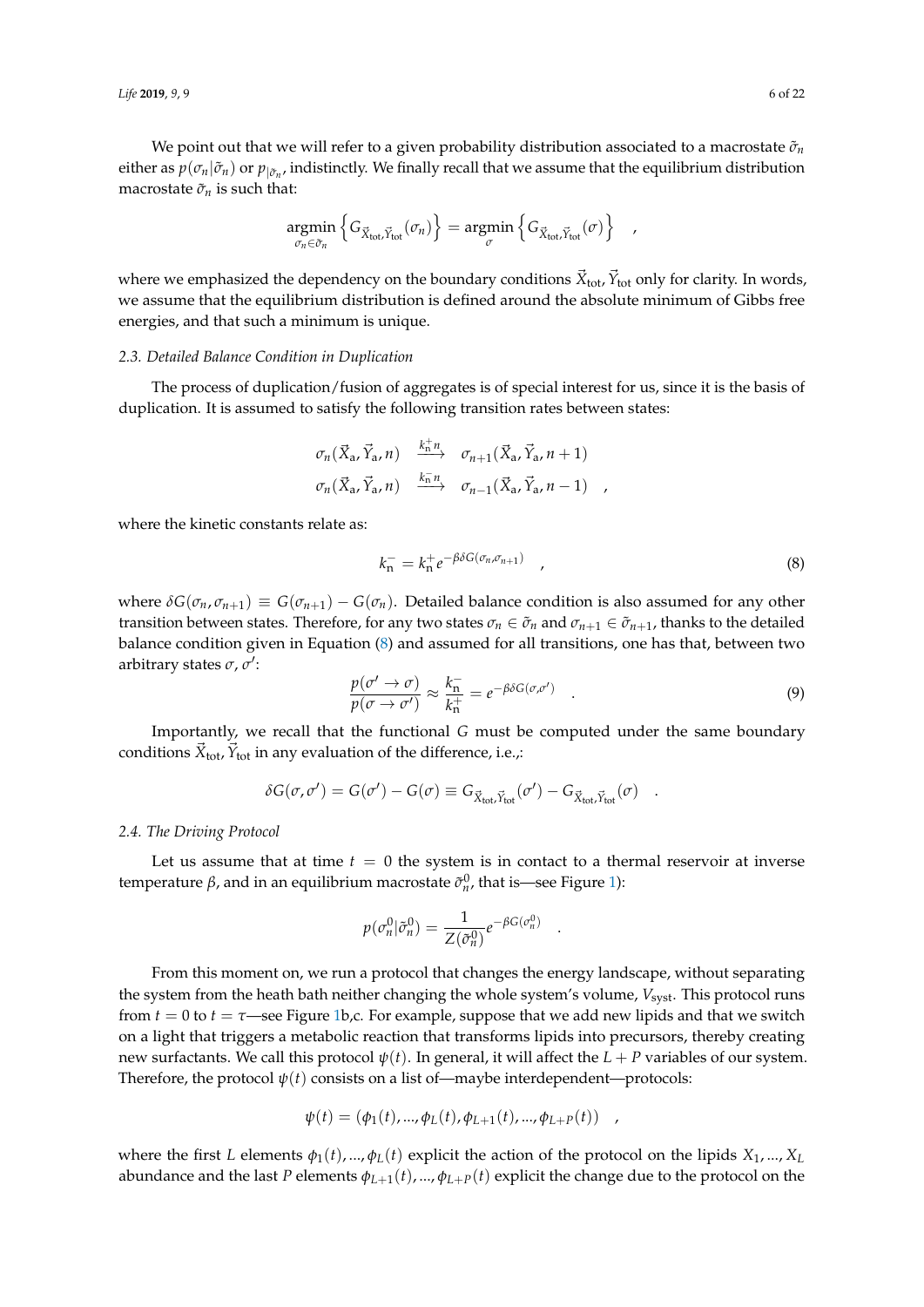precursors *Y*1, ..., *X<sup>P</sup>* abundance. Let us be more specific on the action of the protocol. Assume that at time *t* the boundary conditions of our system are given by  $\vec{X}_{\text{tot}}(t)$ ,  $\vec{Y}_{\text{tot}}(t)$ . The application of the protocol a for short time interval  $[t, t + \delta]$  to the boundary conditions, denoted by  $\delta \psi(X_{tot}(t), Y_{tot}(t))$ will lead the boundary conditions to change as:

<span id="page-6-2"></span>
$$
\delta \psi(\vec{X}_{\text{tot}}(t), \vec{Y}_{\text{tot}}(t)) = (X_1(t) + \delta \phi_1(t), ... \n... , Y_1(t) + \delta \phi_{L+1}(t) \phi_{L+1}(t), ...).
$$

<span id="page-6-1"></span>

**Figure 1.** Schematic characterization of the role of the protocol  $\psi(t)$ . (**a**) At time  $t = 0$  the system is in contact to a thermal reservoir at inverse temperature  $\beta$ , and in an equilibrium state containing 1 aggregate. (**b**,**c**) The protocol starts by increasing the number of lipids and precursors and providing energy that may trigger chemical reactions. The action of the protocol is depicted by the red arrow. This process may change the energy landscape provided by Equation [\(4\)](#page-4-1) and thereby destabilize the structure of the aggregates, eventually creating more and more frustration in the surface. (**d**) At time *τ* the energy gradients favour the duplication and the protocol stops. (**e**) The system relaxes towards an equilibrium state containing 2 aggregates.

The above transformation of the boundary conditions will lead the system to change its macrostate, from *σ*˜ *t* to *σ*˜ *t*+*δ* . This transition can be done through a set of stochastic trajectories, which will be referred to as  $\Sigma[t, t + \delta]$ . At *τ* the system will be at the macrostate  $\tilde{\sigma}_{n+1}^{\tau}$  and we will stop the protocol—see Figure [1d](#page-6-1)—letting the system relax towards an equilibrium state, achieved at time *τ*∞—see Figure [1d](#page-6-1). The distribution of states  $p_{|\tilde{\sigma}^{\tau_\infty}_{n+1}}$  is assumed to obey the standard equilibrium Boltzmann statistics:

$$
p(\sigma_{n+1}^{\tau_{\infty}}|\tilde{\sigma}_{n+1}^{\tau_{\infty}})=\frac{1}{Z(\tilde{\sigma}_{n+1}^{\tau_{\infty}})}e^{-\beta G(\sigma_{n+1}^{\tau_{\infty}})}
$$

.

We assume that a duplication event has taken place in the time interval  $[\tau - \delta, \tau]$  and that the relaxation process happening at the interval [*τ*, *τ*∞] does not imply a change in the number of protocell aggregates. We remind that the whole process takes place in contact to a heat reservoir with inverse temperature  $β$  and at a constant volume  $V_{syst}$ .

#### <span id="page-6-0"></span>*2.5. An Example: Ternary Emulsions*

To grasp the orders of magnitude involved in our problem, we take a particular example of the above general system, in line to the one described in [\[26](#page-20-11)[,27\]](#page-20-21). From this example, we perform a rough estimation of the orders of magnitude involved in the computation of the free energies of a single aggregate. For the sake of readability and extension, the computations provided here are not as detailed as in the other parts of the paper. We refer the interested reader to [\[21,](#page-20-6)[26,](#page-20-11)[27](#page-20-21)[,46–](#page-21-4)[48\]](#page-21-5) for the detailed discussions on the orders of magnitude and potential experimental set ups.

Suppose that we have a Winsor type IV ternary emulsion made of a single lipid, *X* ≡ *decanoic acid anhydride*, (C9H<sup>19</sup> − CO − O − OC − C9H19), a single precursor, *Y* ≡ *decanoic acid*, (C9H<sup>19</sup> − COOH), and water. Equation [\(1\)](#page-3-0) now reads:

$$
G_{a}(X,Y) = \Delta \mu_{X} X + \Delta \mu_{Y} Y + G_{\text{geo}}.
$$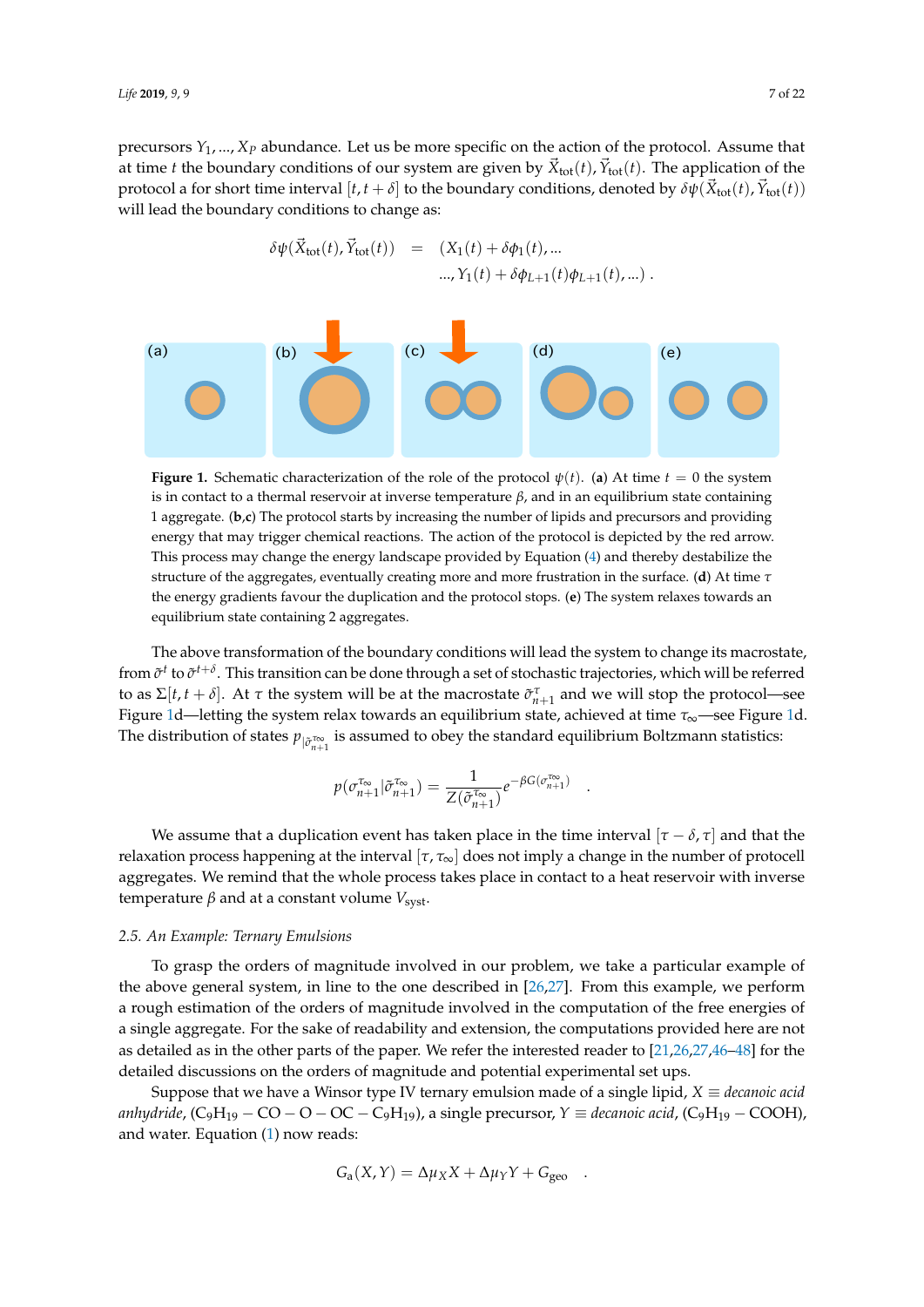∆*µ<sup>Y</sup>* can be calculated from their partition coefficient—i.e., the fraction of lipids found in bulk solution as opposed to the aggregates. Estimations give this value to be around 14% [\[46\]](#page-21-4). If  $k_Y^+/k_Y^-$  is the ratio between precursor molecules going from bulk to aggregates and precursor molecules going from aggregates to bulk, this reads:

$$
\frac{k_Y^+}{k_Y^-} \approx 0.14 \quad .
$$

Therefore, using Equation [\(8\)](#page-5-2), and setting  $\beta = 1/k_B T$ , one can approximate the energy gain of moving a decanoic acid molecule from bulk to aggregate, ∆*µY*, as

$$
\Delta \mu_Y \approx \log(0.14) k_B T \quad ,
$$

where  $k_B$  is the Boltzmann constant,  $k_B \approx 1.38 \times 10^{-23}$  J/K At  $T = 300$  K, and  $N_A$  being the Avogadro number, the above equation leads to:

$$
N_A \Delta \mu_Y \approx -4.9 \text{ kJ/mol} .
$$

Since the decanoic acid anhydride  $(C_9H_{19}-CO-O-O-C_9H_{19})$  has two hydrophobic chains, we set

$$
\Delta \mu_X = 2\Delta \mu_Y \approx -9.8 \text{ kJ/mol} ,
$$

which in turn evaluates to a partition coefficient of  $\sim$ 2%. For the geometric term given by Equation [\(2\)](#page-3-1), we make the assumption that  $\gamma$ ,  $\alpha \gg \kappa$ , therefore the contribution of the Helfrisch hamiltonian will not be taken into account. The surface tension and the compressibility parameters, *γ*, *α* can be estimated as  $\gamma\approx45.9$  mN/m and  $\alpha\approx5.80\times10^{-45}$  Nm $^3$  [\[26\]](#page-20-11). We assume a spherical lipid core of  $X_c$  precursor molecules, whose individual molecular volume  $V_X = 0.54 \text{ nm}^3$ . Thus, the spherical core of the aggregate has a radius,  $R_{\text{core}}(X_c)$ , of:

$$
R_{\rm core}(X_c) \sim \left(\frac{3V_X}{4\pi}X_c\right)^{1/3}
$$

The whole aggregate, including the surface molecules, displays a radius,  $R_{\circ}(X_c)$ , of

$$
R_{\circ}(X_c) \sim R_{\text{core}}(X_c) + \ell_t \quad ,
$$

where  $\ell_t$  is the length of the tail of the surfactant molecules, which is considered constant. The optimal number of surfactant molecules,  $Y^{\star}(X_c)$  for this amount of molecules in the core of the aggregate is then computed as:

$$
Y^{\star}(X_c) = \frac{4\pi}{a_0} R_{\circ}^2(X_c) \quad . \tag{10}
$$

.

We assume that the tail length of the surfactants is around  $\ell_t = 1.4$  nm and that their effective head area  $a_0=$  25 Å $^2$  [\[21\]](#page-20-6). The typical radius of oil droplets is around 100 nm leading to a volume of  $\approx 4.1 \times 10^6$  nm $^3$ , i.e., ~0.004 femtoliter, which—assuming a typical water-to-oil ratio of 10:1—gives a system volume of 0.044 femtoliter per droplet. Therefore, a milliliter of emulsion has an order of magnitude of  $10^{13}$  oil droplets. From the ratio of precursor to droplet volume, it follows that  $X_c \approx 7.62 \times 10^6$ . With an optimal packing number of surfactants  $Y^*(X_c)$  computed from Equation [\(10\)](#page-6-2) and a partition coefficient of 14%, one can estimate a total of  $Y_c = 5.7 \times 10^5$  surfactant molecules. With these values, a rough estimation of the orders of magnitude of the free energy of a single aggregate whose packing is optimal,  $G^*_{a}(X, Y)$ , is given by:

<span id="page-7-0"></span>
$$
|G_a^*(X,Y)| \sim 10^{-13} J \quad . \tag{11}
$$

This example gives us an orientation about the energy scales involved in our problem.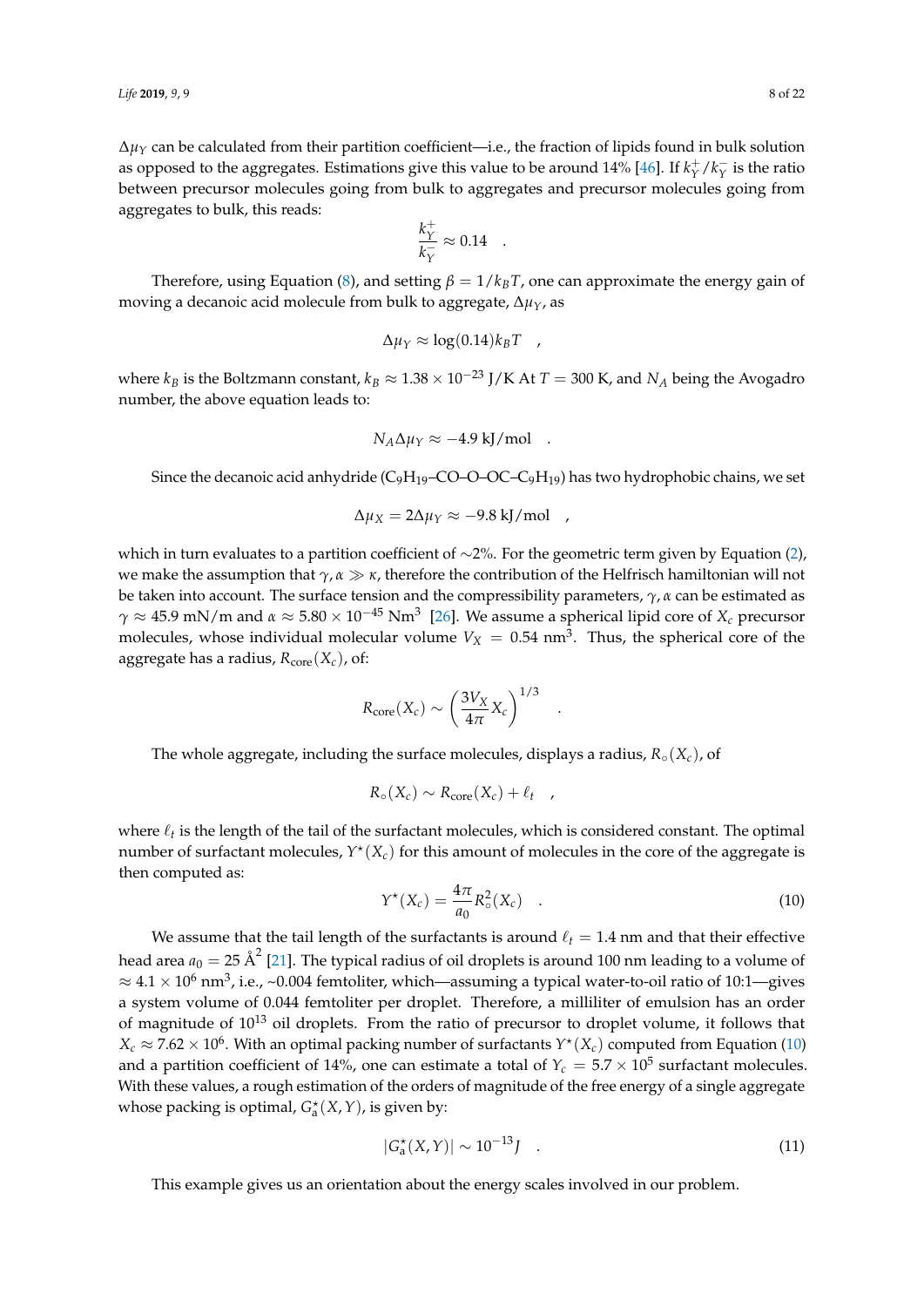## **3. Duplication Thresholds**

We proceed now to explore under which circumstances the application of the protocol results into a duplication event. The goal is to obtain an inequality which, when observed, a duplication event is expected to take place. This will be related to the amount of work performed from the protocol. We perform the analysis from a quasi-static approach and from a more general non-equilibrium approach. First of all, we derive a general condition for the transition probabilities among macrostates, which does not require, a priori, equilibrium conditions.

## <span id="page-8-0"></span>*3.1. Transition Probabilities between Macrostates*

Now we take a close analysis on the process happening in the interval  $[t, t + \delta]$ , where  $0 < t < \tau$ . We drop the indices  $n_i$  because, we consider transitions between any two states, and, by now, there will not be necessarily a duplication event in consideration. At time *t* the Gibbs free energy landscape suffers a change imposed by the protocol  $\psi(t)$ . The initial state,  $\tilde{\sigma}^t$ , is therefore perturbed and may no longer be necessarily in equilibrium. The system then relaxes to  $\tilde{\sigma}^{t+\delta}$ , which may not be in equilibrium, too. The boundary conditions ( $\vec{X}_{tot}$ ,  $\vec{Y}_{tot}$ ) are considered constant after the change imposed by the protocol at time *t* until time  $t + \delta$ . The probability of jumping from macrostate  $\tilde{\sigma}^t$  to macrostate  $\tilde{\sigma}^{t+\delta}$  is given by:

<span id="page-8-2"></span>
$$
p(\tilde{\sigma}^t \to \tilde{\sigma}^{t+\delta}) = \sum_{\sigma^t} \sum_{\sigma^{t+\delta}} p(\sigma^t | \tilde{\sigma}^t) p(\sigma^t \to \sigma^{t+\delta}) \quad .
$$

Thanks to the detailed balance condition, one can rewrite the backwards transition as:

$$
p(\tilde{\sigma}^{t+\delta}\to \tilde{\sigma}^t) = \sum_{\sigma^t} \sum_{\sigma^{t+\delta}} p(\sigma^t | \tilde{\sigma}^t) p(\sigma^t \to \sigma^{t+\delta}) g(t, t+\delta) ,
$$

where  $g(t, t + \delta)$  is a function that depends on the states,  $\sigma^t$ ,  $\sigma^{t+\delta}$  which, written in a suitable form for further developments, reads:

$$
g(t, t + \delta) \equiv \frac{e^{\beta \delta G(t, t + \delta)}}{e^{\ln \frac{p(\sigma^t | \sigma^t)}{p(\sigma^{t + \delta} | \tilde{\sigma}^{t + \delta})}}
$$

Now, we derive the probability that we chose a given trajectory  $\sigma_n^{\tau-\delta}$  to  $\sigma_{n+1}^{\tau}$  from the ensemble  $\Sigma[t,t+\delta]$  of trajectories that go from  $\tilde{\sigma}^t$  to  $\tilde{\sigma}^{t+\delta}$ —see Figure [2.](#page-9-1) This probability distribution is referred to as  $p_{\rightarrow}^{t+\delta}$ , and is defined as:

$$
p_{\rightarrow}^{t+\delta}(\sigma^t, \sigma^{t+\delta}) \equiv \frac{p(\sigma^t|\tilde{\sigma}^{t+\delta})p(\sigma^t \to \sigma^{t+\delta})}{p(\tilde{\sigma}^t \to \tilde{\sigma}^{t+\delta})} \quad . \tag{12}
$$

.

Conversely, we can define the backwards version of the above probability distribution, namely,  $p_+^{t+\delta}$  as:

$$
p_{\leftarrow}^{t+\delta}(\sigma^{t+\delta}, \sigma^t) \equiv \frac{p(\sigma^{t+\delta}|\tilde{\sigma}^{t+\delta})p(\sigma^{t+\delta} \to \sigma^t)}{p(\tilde{\sigma}^{t+\delta} \to \tilde{\sigma}^t)} \quad . \tag{13}
$$

The probability  $p_{\leftarrow}^{t+\delta}$  accounts for the probability of a given trajectory in case of time reversal of the protocol action. It is straightforward to check that both  $p^{t+\delta}_\to$  and  $p^{t+\delta}_\leftarrow$  are well defined probability distributions—i.e., that they sum up to 1. With the above defined distributions, the above computations lead to:

<span id="page-8-1"></span>
$$
\frac{p(\tilde{\sigma}^{t+\delta}\to \tilde{\sigma}^t)}{p(\tilde{\sigma}^t\to \tilde{\sigma}^{t+\delta})} = \sum_{\sigma^t}\sum_{\sigma^{t+\delta}}p_{\to}^{t+\delta}(\sigma^t,\sigma^{t+\delta})g(t,t+\delta) \quad .
$$

The above equation is the average over all paths of the last element of the sum, namely: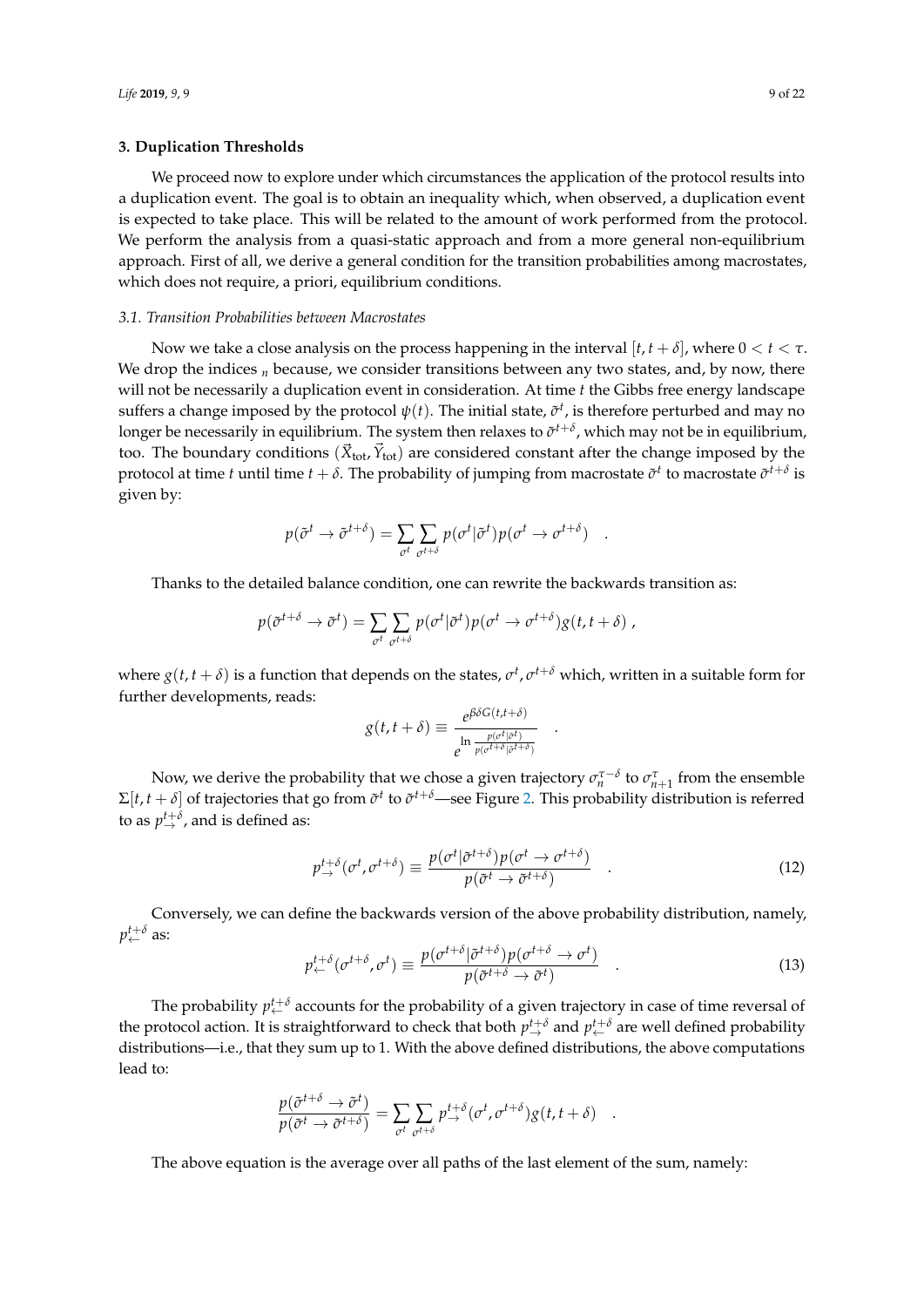$$
\frac{p(\tilde{\sigma}^{t+\delta}\to\tilde{\sigma}^t)}{p(\tilde{\sigma}^t\to\tilde{\sigma}^{t+\delta})} = \left\langle \frac{e^{\beta\delta G(t,t+\delta)}}{e^{\ln\frac{p(\sigma^t|\tilde{\sigma}^t)}{p(\sigma^{t+\delta}|\tilde{\sigma}^{t+\delta})}}} \right\rangle_{\Sigma[t,t+\delta]} \qquad (14)
$$

<span id="page-9-1"></span>where the brackets  $\langle ... \rangle$  denote average over all the microscopic trajectories  $\Sigma[t, t + \delta]$  between states  $\sigma^t \to \sigma^{t+\delta}$  that realize the transition from macrostate  $\tilde{\sigma}^t$  to macrostate  $\tilde{\sigma}^{t+\delta}$ .



**Figure 2.** Trajectories between macrostates. At time  $\tau - \delta$  the macrostate containing 1 aggregate receives the action of the protocol and transits to a macrostate containing 2 aggregates. This transition can performed through any of the trajectories connecting the states that realize one or the other macrostate. The ensemble of trajectories connecting these two macrostates is called  $\Sigma[\tau - \delta, \tau]$ . Forward trajectories are depicted with solid lines. Dashed lines correspond to time reversal trajectories, i.e., trajectories obtained through the protocol running under time reversal.

## <span id="page-9-0"></span>*3.2. Quasi-Static Approach*

The first exploration corresponds to the situation in which the transitions triggered by the protocol *ψ*(*t*) are performed quasistatically, that is: They are so slow that all the trajectories  $\Sigma$ [0, *τ*] can be considered a succession of equilibrium states. Applying the general relation given by Equation [\(14\)](#page-8-1) we arrive, after cancellations, at:

$$
\frac{p(\tilde{\sigma}^t \to \tilde{\sigma}^{t+\delta})}{p(\tilde{\sigma}^{t+\delta} \to \tilde{\sigma}^t)} = \frac{Z(\tilde{\sigma}^{t+\delta})}{Z(\tilde{\sigma}^t)}
$$

and we then recover, as expected, the equilibrium relation for the backwards and forwards probabilities:

<span id="page-9-2"></span>
$$
\frac{p(\tilde{\sigma}^t \to \tilde{\sigma}^{t+\delta})}{p(\tilde{\sigma}^{t+\delta} \to \tilde{\sigma}^t)} = e^{-\beta \delta F(t, t+\delta)} \quad ,
$$
\n(15)

,

where  $\delta F(t, t + \delta)$  is the increase of the Helmholtz free energies—see Equation [\(7\)](#page-4-2)—through the interval  $[t, t + \delta]$ :

$$
\delta F(t, t + \delta) = F(\tilde{\sigma}^{t+\delta}) - F(\tilde{\sigma}^t) .
$$

As stated in the description of the protocol  $\psi(t)$ , we assume that a duplication event has taken place in the time interval  $[\tau - \delta, \tau]$ . To study this case, we recover the subscripts  $n$ ,  $n+1$  accounting for the number of aggregates in the system. This will imply that, at time  $\tau - \delta$ , we had the system in a  $max$  *π*<sub>*n*</sub> and that at time *τ* the system transitioned towards a macrostate state  $\tilde{\sigma}_{n+1}^{\tau}$ . For that to happen spontaneously, we need that:

$$
p(\tilde{\sigma}_n^{\tau-\delta} \to \tilde{\sigma}_{n+1}^{\tau}) > p(\tilde{\sigma}_{n+1}^{\tau} \to \tilde{\sigma}_n^{\tau-\delta}) \quad .
$$

and, according to Equation [\(15\)](#page-9-2), one needs that  $\delta F(t, t + \delta) < 0$ , which implies:

$$
F(\tilde{\sigma}_{n+1}^{\tau}) < F(\tilde{\sigma}_{n}^{\tau-\delta}) \quad .
$$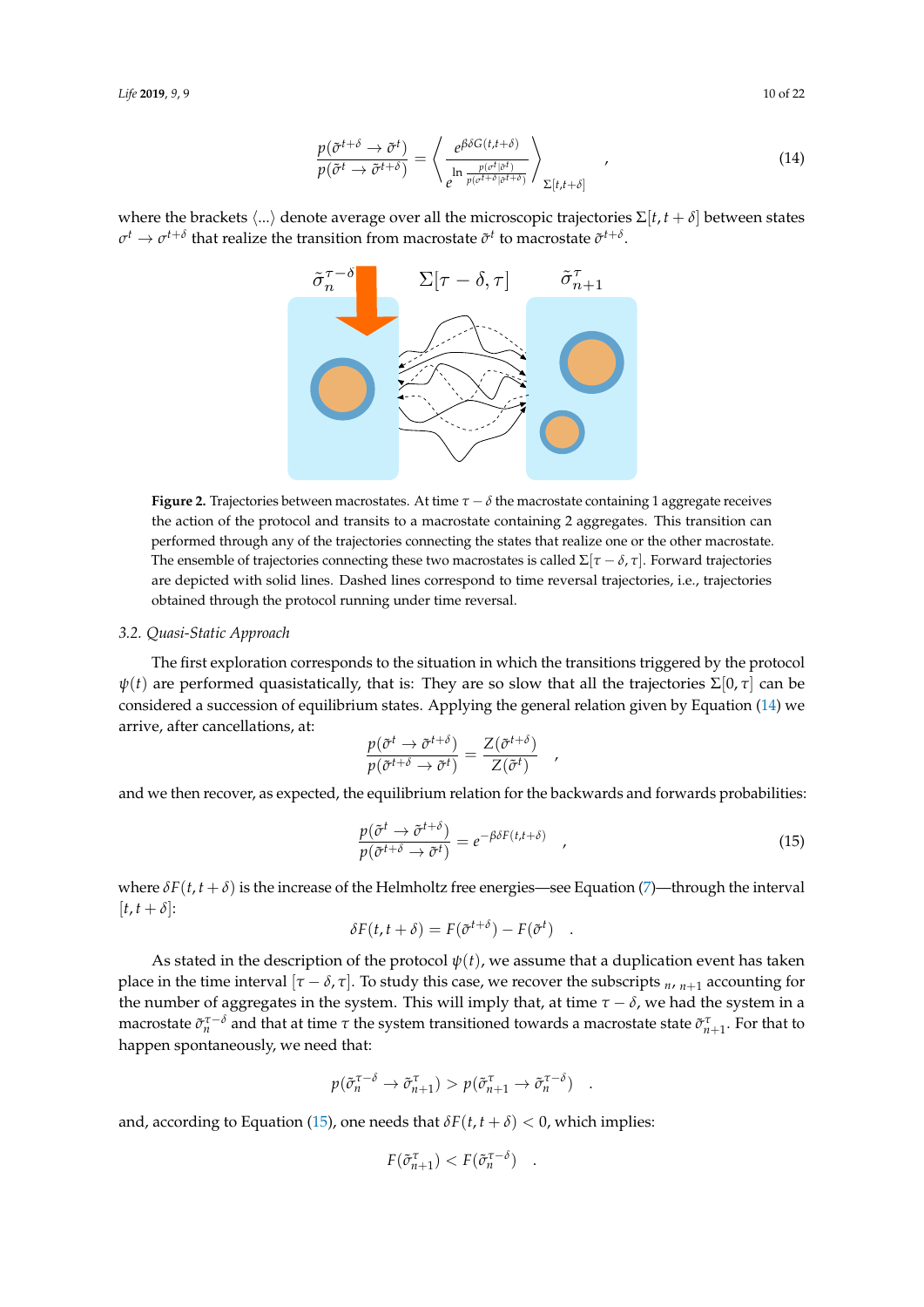If we take a closer look to the structure of the Gibbs free energy given in Equation [\(4\)](#page-4-1), we can refine the above condition. Indeed, since the boundary conditions  $\bar{X}_{\text{tot}}$ ,  $\hat{Y}_{\text{tot}}$  do not change during the time interval  $[\tau - \delta, \tau)$ , the contributions to the change of the free energies will only correspond to the free energies of the aggregates, due to size and frustration given in Equation [\(1\)](#page-3-0), and their associated entropic terms, given by the Shannon entropies of the macrostate and the translational and configurational entropies of the states, given in Equation [\(3\)](#page-4-3). After cancellations, we arrive to:

$$
\beta\delta\langle G_a\rangle < \delta\mathbf{S}(\tau-\delta,\tau) \quad , \tag{16}
$$

where the increase on the average free energies  $\delta\langle G_a \rangle$  is defined from Equation [\(1\)](#page-3-0) as:

<span id="page-10-1"></span>
$$
\delta \langle G_a \rangle \equiv \left\langle \sum_{i \leq n+1} G_a(X_i, Y_i) \right\rangle_{\tilde{\sigma}_{n+1}^{\tau}} - \left\langle \sum_{i \leq n} G_a(X_i, Y_i) \right\rangle_{\tilde{\sigma}_n^{\tau-\delta}}, \qquad (17)
$$

being the averages taken over the whole set of states belonging to  $\tilde{\sigma}_{n+1}^{\tau}$  and  $\tilde{\sigma}_n^{\tau-\delta}$ , respectively, and the entropic gradient  $\delta$ **S**( $\tau$  −  $\delta$ ,  $\tau$ ) is defined as:

<span id="page-10-2"></span>
$$
\delta \mathbf{S}(\tau - \delta, \tau) = \delta S(\tau - \delta, \tau) + \delta H(\tau - \delta, \tau) \quad . \tag{18}
$$

where  $\delta S(\tau - \delta, \tau)$  is the increase of configurational and translational entropies for each state, as given in Equation [\(3\)](#page-4-3):

$$
\delta S(\tau-\delta,\tau)=\langle S(\sigma_{n+1}^{\tau})\rangle_{\tilde{\sigma}_{n+1}^{\tau}}-\langle S(\sigma_{n}^{\tau-\delta})\rangle_{\tilde{\sigma}_{n}^{\tau-\delta}}.
$$

And  $\delta H(\tau - \delta, \tau)$  the increase on Shannon entropies, namely:

$$
\delta H(\tau - \delta, \tau) = H(\tilde{\sigma}_{n+1}^{\tau}) - H(\tilde{\sigma}_{n}^{\tau - \delta}) \quad .
$$

Knowing the evolution of free energies, and assuming the quasi-static approach, one can easily compute the amount of work performed by the protocol *ψ*(*t*) to trigger a duplication event. Indeed, in the quasi static approach, the amount of work  $\delta w(\tau - \delta, \tau)$  invested over the system can be identified with the Helmholtz free energy gradients, namely:

$$
\delta w(\tau - \delta, \tau) = \delta F(\tau - \delta, \tau) .
$$

In consequence, the amount of work performed over the system along the protocol,  $W_{\psi}$  is, assuming a continuous approach  $(\delta F(t, t + \delta) \rightarrow dF(t))$ :

$$
W_{\psi} = \int_0^{\tau} dF(t) = \Delta F(0, \tau) ,
$$

as expected in the case of equilibrium transformations [\[49\]](#page-21-6).

#### <span id="page-10-0"></span>*3.3. Non Equilibrium Approach*

We now explore a more general situation, in which the states visited along the trajectory are not necessarily in equilibrium, and thus, an extra amount of dissipated heat is expected, deforming the energy/work relations derived in the previous section [\[37](#page-20-20)[,38](#page-20-22)[,50\]](#page-21-7)—see Figure [3.](#page-11-0) Our approach does not consider explicitly other sources of non-equilibrium behaviour, and is focused on the exploration of the potentials under the assumption that the final and initial states may not be equilibrium ones. In particular, the hypothesis of detailed balance between different states of the system is always assumed to hold at the level of microscopic transitions.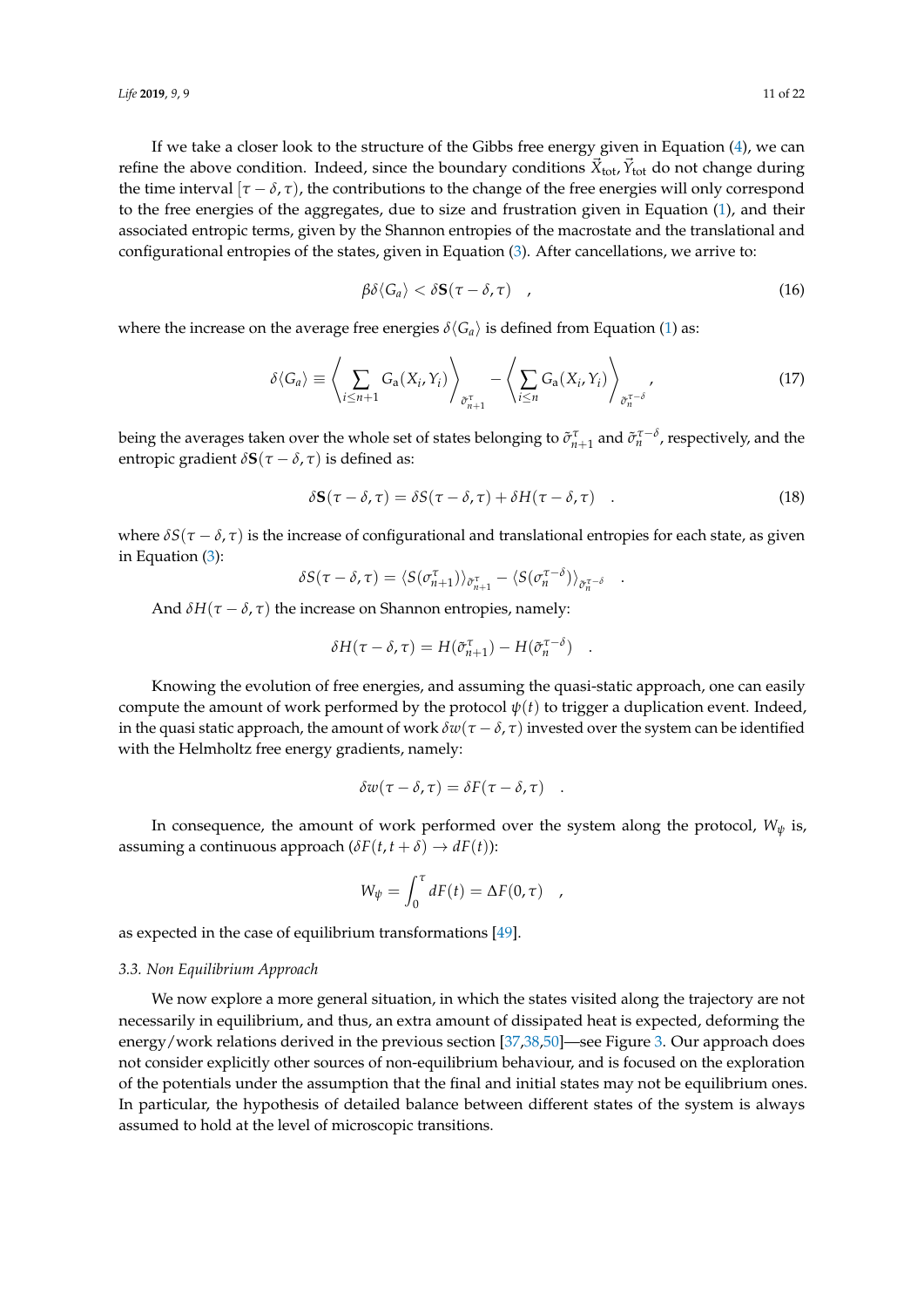<span id="page-11-0"></span>

**Figure 3.** Irreversible action of the Protocol  $\psi$ . (a) At  $t = 0$  we have a macrostate  $\tilde{\sigma}_n^0$  in equilibrium and the protocol induces a change in the boundary conditions that destabilizes the system eventually making it to jump to a non equilibrium state, producing an amount of entropy *βQψ*(*t*). Then the system relaxes—maybe not completely—until the next action of the protocol until there is a stable division event and the system relaxes completely. (**b**) Details of the transition, with the thermodynamic quantities involved. The jump experienced by the system from its previous state is  $D(p_{|\tilde{\sigma}^t|}|p_{|\tilde{\sigma}^t_*})$ , and ∆F is the energy gradient that leads to the new macrostate. The entropy produced through this, possibly partial, relaxation process is  $D(p_{\rightarrow}||p_{\leftarrow})$ —see text.

Specifically, let us consider the case in which at time *t* the boundary conditions  $\dot{X}_{\text{tot}}$ ,  $\dot{Y}_{\text{tot}}$ , suffer a sudden change imposed by the protocol  $\psi(t)$ . We observe that the change induced by the protocol to the boundary conditions implies a change on the free energy landscape described by the Gibbs free energy in Equation [\(4\)](#page-4-1). The initial state,  $\tilde{\sigma}^t$ , is therefore perturbed and is not necessarily considered in equilibrium. We consider that, in this irreversible destabilization of the system, an amount of entropy like:

$$
\sim \beta Q_{\psi}(t) \quad ,
$$

is produced, due to the non-equilibrium transformation that is associated to the perturbation of the system after the application of the protocol. This part will not be studied in detail, since it plays no role in the duplication process. The system then moves to  $\tilde{\sigma}^{t+\delta}$ , which may not be in equilibrium, too. As above, the boundary conditions  $(\vec{X}_{tot}, \vec{Y}_{tot})$  are considered constant in the interval  $[t, t + \delta]$  after the change imposed by the protocol at time *t*.

If we do not assume a priori that the starting distribution  $p(\sigma_n^t | \tilde{\sigma}^t)$  is an equilibrium one, we see that, under the application of Equation  $(14)$  we reach a more general relation—see [A](#page-17-0)ppendix A for details:

<span id="page-11-1"></span>
$$
\frac{p(\tilde{\sigma}^t \to \tilde{\sigma}^{t+\delta}))}{p(\tilde{\sigma}^{t+\delta} \to \tilde{\sigma}^t)} \ge e^{-\beta(\langle \delta G(t,t+\delta) \rangle_{\Sigma[t,t+\delta]}) + \delta H(t,t+\delta)},
$$
\n(19)

where  $\langle \delta G(t, t + \delta) \rangle_{\Sigma[t, t + \delta]}$  is the increase of Gibbs free energy averaged over all trajectories  $\Sigma[t, t + \delta]$ from *σ*˜ *t* to *σ*˜ *t*+*δ* . Unfortunately, the above inequality only can give necessary but not sufficient conditions for duplication. The derivation of an exact equivalence for a restricted range of situations—yet involving many non-equilibrium cases—is the objective of the next subsection.

#### 3.3.1. Free Energy Structure

To achieve an exact relation between forwards and backwards probabilities of duplication, we need to develop some equivalences involving information-theoretic measures. These relations are derived from the exploration of the structure of  $\langle \delta G(t, t + \delta) \rangle$ . It is important to highlight that, since we do not assume we are in equilibrium, one cannot use the identity  $F(\tilde{\sigma}^t) = \langle G \rangle_{\tilde{\sigma}^t} - \beta^{-1} H(\tilde{\sigma}^t)$ anymore. Again, we focus our efforts in the study of the time interval  $[\tau - \delta, \tau]$ , where we assume that a duplication event has taken place. As above, we recover the subscripts *<sup>n</sup>*, *<sup>n</sup>*+<sup>1</sup> accounting for the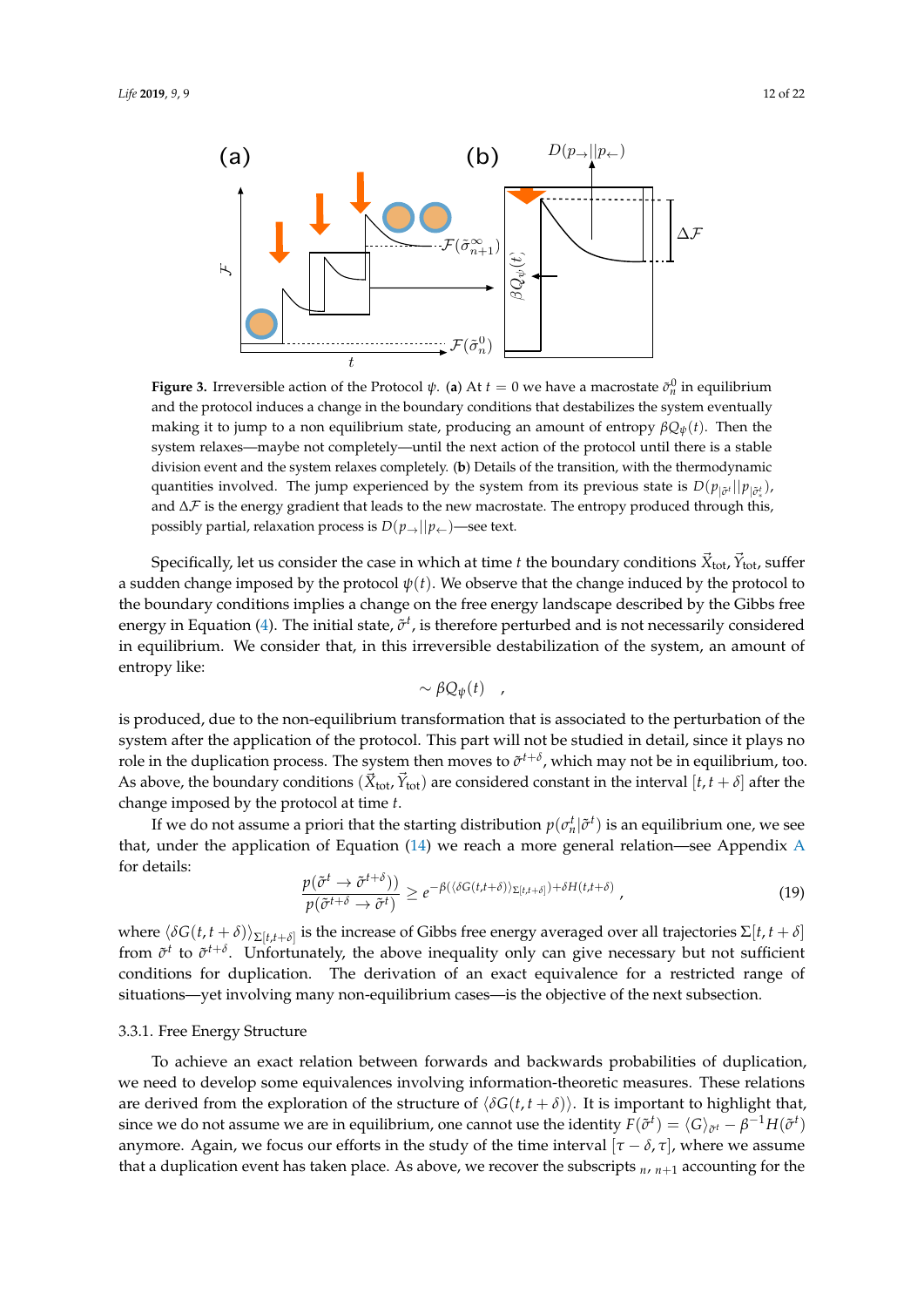number of aggregates in the system. We remind that this implies that, at time *τ* − *δ* we had the system in a macrostate state  $\tilde{\sigma}_n^{\tau-\delta}$  and that at time *τ* the system transitioned towards a macrostate state  $\tilde{\sigma}_{n+1}^{\tau}$ .

**First relation**. Observe that we can decouple the general term  $\langle \delta G(\tau - \delta, \tau) \rangle_{\Sigma[\tau - \delta, \tau]}$  as follows: Let  $p_{|\tilde{\sigma}^t}$ be the probability distribution of the actual macrostate  $\tilde{\sigma}^t$ , and  $p_{|\tilde{\sigma}^t_*}$  be the equilibrium distribution *associated to the equilibrium macrostate*  $\tilde{\sigma}^t$ , under the conditions imposed by the protocol at time *t*. That is, the probability distribution that would correspond to  $\tilde\sigma^t$  if it where in equilibrium,  $\tilde\sigma^t=\tilde\sigma^t_*$ ∗ . In other words, we have an equilibrium distribution  $p(\sigma^t | \tilde{\sigma}_*^t)$  $\mathcal{L}_{*}^{t}$ ) ∼ *e*<sup>-βG( $\sigma$ <sup>*t*</sup>)</sup>, sharing the *support* (let *p* be a probability distribution defined over the set *X'* and let *X*  $\subseteq$  *X'* such that *X* = {*x<sub>i</sub>*  $\in$  *X'* : *p*(*x<sub>i</sub>*) > 0}. *X* is the *support set* of the probability distribution *p*. In words, the support set is the set of elements whose probability is larger than 0) set with the actual, possibly non-equilibrium, distribution  $p_{|\tilde{\sigma}^t}$ . After rearrangements one finds that—see Appendix [A](#page-17-0) for details:

<span id="page-12-1"></span>
$$
\langle \beta G(\tau - \delta) \rangle_{\tilde{\sigma}_n^{\tau - \delta}} = H(\tilde{\sigma}_n^{\tau - \delta}) + D(p_{|\tilde{\sigma}_n^{\tau - \delta}} || p_{|\tilde{\sigma}_n^{\tau - \delta}}) + F(\tilde{\sigma}_{n*}^t), \tag{20}
$$

*where D*(*p*<sub>| $\tilde{\sigma}_{n}^{\tau-\delta}$ ||*p*<sub>| $\tilde{\sigma}_{n}^{\tau-\delta}$ ) is the *Kullback-Leibler* divergence or information gain between distributions</sub></sub> *p*<sub>| $\tilde{\sigma}_{n}^{\tau-\delta}$  and  $p_{|\tilde{\sigma}_{n*}^{\tau-\delta}}$ , defined as [\[51\]](#page-21-8):</sub>

$$
D(p_{|\tilde{\sigma}_n^{\tau-\delta}}||p_{|\tilde{\sigma}_n^{\tau-\delta}})=\sum_{\sigma_n^{\tau-\delta}}p(\sigma_n^{\tau-\delta}|\tilde{\sigma}_n^{\tau-\delta})\log\frac{p(\sigma_n^{\tau-\delta}|\tilde{\sigma}_n^{\tau-\delta})}{p(\sigma_n^{\tau-\delta}|\tilde{\sigma}_n^{\tau-\delta})}\,.
$$

The Kullback-Leibler divergence is a non-negative measure  $D(p_{|\tilde{\sigma}_n^{\tau-\delta}}||p_{|\tilde{\sigma}_n^{\tau-\delta}})\geq 0$ , and

$$
D(p_{\vert \tilde{\sigma}_n^{\tau-\delta}} \vert \vert p_{\vert \tilde{\sigma}_{n*}^{\tau-\delta}}) = 0 \quad ,
$$

only in the case of  $p_{\vert \tilde{\sigma}_n^{\tau-\delta}} = p_{\vert \tilde{\sigma}_n^{\tau-\delta}}$ . In other words, as expected, if transitions are performed between equilibrium states, no contributions arise from this term. In analogy to the equilibrium Helmholtz free energy—see Equation [\(7\)](#page-4-2)—on can define a *non-equilibrium Helmholtz free energy* of the non-equilibrium macrostate  $\tilde{\sigma}^t$ ,  $\mathcal{F}(\tilde{\sigma}^t)$ , as follows [\[43](#page-21-1)[,52](#page-21-9)[,53\]](#page-21-10):

<span id="page-12-0"></span>
$$
\mathcal{F}(\tilde{\sigma}^t) \equiv \langle \beta G(t) \rangle_{\tilde{\sigma}^t} - H(\tilde{\sigma}^t) \quad , \tag{21}
$$

where the average is over all the states of the macrostate  $\tilde{\sigma}^t$ . If one assumes that the transitions between states obey the Markov property—see Appendix [A](#page-17-0) for details—one can define the increase on non-equilibrium Helmholtz free energies, *δ*F(*τ* − *δ*, *τ*), as:

$$
\delta \mathcal{F}(\tau - \delta, \tau) = \mathcal{F}(\tilde{\sigma}_{n+1}^{\tau}) - \mathcal{F}(\tilde{\sigma}_{n}^{\tau - \delta}) \quad ,
$$

where  $\mathcal{F}(\tilde{\sigma}_{n+1}^{\tau})$  and  $\mathcal{F}(\tilde{\sigma}_{n}^{\tau-\delta})$  are defined following Equation [\(21\)](#page-12-0). Now, thanks to Equation [\(20\)](#page-12-1), one arrives at:

<span id="page-12-2"></span>
$$
\delta \mathcal{F}(\tau - \delta, \tau) = \delta D(\tau - \delta, \tau) + \delta F_*(\tau - \delta, \tau) \quad , \tag{22}
$$

being *δD*(*τ* − *δ*, *τ*) the increase in the Kullback-Leibler divergence between *τ* − *δ* and *τ*, namely:

$$
\delta D(\tau - \delta, \tau) = D(p_{|\tilde{\sigma}_{n+1}^{\tau}|} || p_{|\tilde{\sigma}_{n+1}^{\tau}|}) - D(p_{|\tilde{\sigma}_{n}^{\tau-\delta}} || p_{|\tilde{\sigma}_{n*}^{\tau-\delta}}), \tag{23}
$$

and  $\delta F_*(\tau - \delta, \tau)$  the increase on Helmholtz free energy of the equilibrium macrostates associated to  $\tilde{\sigma}_{n+1}^{\tau}$  and  $\tilde{\sigma}_n^{\tau-\delta}$ , respectively. The sign of  $\delta D(\tau-\delta,\tau)$  and its absolute value are important to understand the extent of the dissipative role of this term. Using the log-sum inequality [\[51\]](#page-21-8) one is lead to—see details in the Appendix [A:](#page-17-0)

<span id="page-12-3"></span>
$$
\delta D(\tau - \delta, \tau) \le 0 \quad . \tag{24}
$$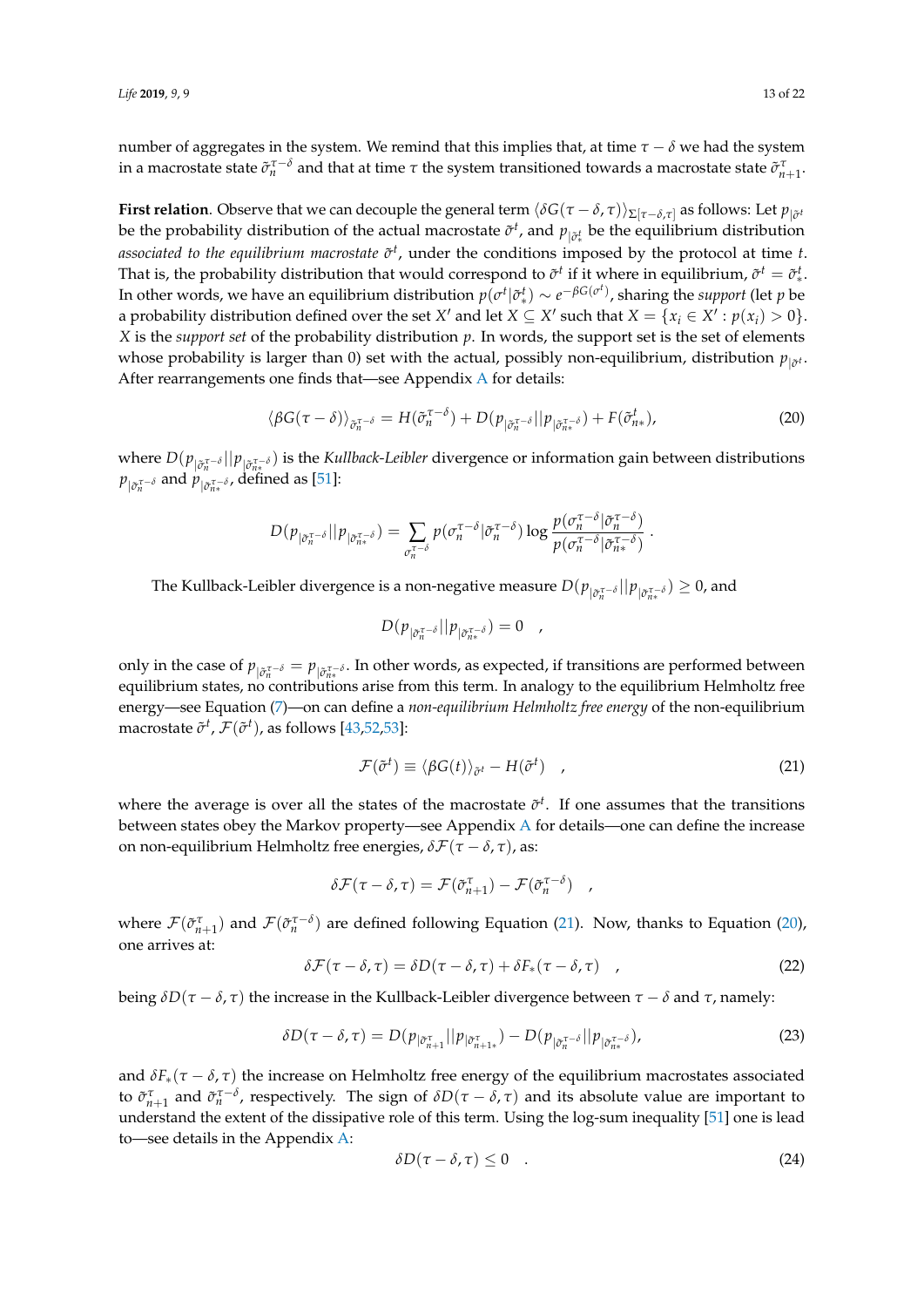Again, using the log-sum inequality, one can prove that the above inequality becomes an equality only if the transitions are among equilibrium states—as expected, i.e.,  $p_{|\tilde{\sigma}_{n+1}^{\tau}} = p_{|\tilde{\sigma}_{n+1}^{\tau}}$  and  $p_{|\tilde{\sigma}_n^{\tau-\delta}} =$  $p_{| \tilde{\sigma}^{\tau-\delta}_{n*} }$ . If this is not the case,

$$
|\delta D(\tau-\delta,\tau)|>0.
$$

**Second relation**. Recognizing that Equation [\(9\)](#page-5-3) implies that:

$$
\ln \frac{p(\sigma_{n+1}^{\tau} \to \sigma_n^{\tau-\delta})}{p(\sigma_n^{\tau-\delta} \to \sigma_{n+1}^{\tau})} = \delta \beta G(\tau-\delta,\tau) ,
$$

one can rewrite  $\langle \delta G(\tau - \delta, \tau) \rangle$  as:

<span id="page-13-0"></span>
$$
\langle \beta \delta G(\tau - \delta, \tau) \rangle = \left\langle \log \frac{p(\sigma_{n+1}^{\tau} \to \sigma_n^{\tau - \delta})}{p(\sigma_n^{\tau - \delta} \to \sigma_{n+1}^{\tau})} \right\rangle_{\Sigma[\tau - \delta, \tau]}, \qquad (25)
$$

where the average is computed over all trajectories  $\Sigma[\tau-\delta,\tau]$  from macrostate  $\tilde{\sigma}_n^{\tau-\delta}$  to  $\tilde{\sigma}_{n+1}^{\tau}$ . Furthermore, markoviantity in the transition probabilities implies that:

<span id="page-13-1"></span>
$$
p(\sigma_{n+1}^{\tau}|\tilde{\sigma}_{n+1}^{\tau-\delta}) = \sum_{\sigma_n^{\tau-\delta}} \frac{p(\sigma_n^{\tau-\delta}|\tilde{\sigma}_n^{\tau-\delta})p(\sigma_n^{\tau-\delta}\to \sigma_{n+1}^{\tau})}{p(\tilde{\sigma}_n^{\tau-\delta}\to \tilde{\sigma}_{n+1}^{\tau-\delta})}
$$
  

$$
= \sum_{\sigma_n^{\tau-\delta}} p_{\to}^{\tau}(\sigma_n^{\tau-\delta}, \sigma_{n+1}^{\tau}) .
$$

Now we develop the  $\langle ...\rangle$  part of Equation [\(25\)](#page-13-0). From the definition of  $p_\to^{\tau}(\sigma_n^{\tau-\delta},\sigma_{n+1}^{\tau})$  given in Equation [\(12\)](#page-8-2), and averaging directly, one arrives at:

$$
\langle ... \rangle = \sum_{\sigma_n^{\tau-\delta}} \sum_{\sigma_{n+1}^{\tau}} p^\tau_{\rightarrow}(\sigma_n^{\tau-\delta}, \sigma_{n+1}^{\tau}) \log \frac{p(\sigma_{n+1}^{\tau} \rightarrow \sigma_n^{\tau-\delta})}{p(\sigma_n^{\tau-\delta} \rightarrow \sigma_{n+1}^{\tau})}
$$

After some algebra, and using Equation [\(21\)](#page-12-0), one arrives to a relation involving the global forward and backwards probabilities—see Appendix [A](#page-17-0) for details:

$$
\delta \mathcal{F}(\tau - \delta, \tau) = -D(p_{\rightarrow}^{\tau} || p_{\leftarrow}^{\tau}) + \log \frac{p(\tilde{\sigma}_{n+1}^{\tau} \to \tilde{\sigma}_{n}^{\tau-\delta})}{p(\tilde{\sigma}_{n}^{\tau-\delta} \to \tilde{\sigma}_{n+1}^{\tau})},
$$
\n(26)

.

where  $p^{\tau}$  is the backwards probability of trajectories, defined in Equation [\(12\)](#page-8-2). Specifically,  $D(p_\rightarrow^\tau||p_\leftarrow^\tau)$  reads:

$$
D(p^{\tau}_{\rightarrow}||p^{\tau}_{\leftarrow}) = \sum_{\sigma_n^{\tau-\delta}} \sum_{\sigma_{n+1}^{\tau}} p^{\tau}_{\rightarrow} (\sigma_n^{\tau-\delta}, \sigma_{n+1}^{\tau}) \times \n\times \log \frac{p^{\tau}_{\rightarrow} (\sigma_n^{\tau-\delta}, \sigma_{n+1}^{\tau})}{p^{\tau}_{\leftarrow} (\sigma_n^{\tau-\delta}, \sigma_{n+1}^{\tau})}.
$$
\n(27)

If one assumes that there is no dissipation in the trajectory itself, and that the transition between states is performed in a quasi-stationary way, then  $D(p_\rightarrow \parallel p_\leftarrow^{\tau})=0$ . We highlight that this is true as long as the trajectories are balanced and no currents are present in the system. In general, one has that, due to the non-negativity of the Kullback-Leibler divergence:

$$
D(p_{\rightarrow}^{\tau}||p_{\leftarrow}^{\tau}) \geq 0 \quad .
$$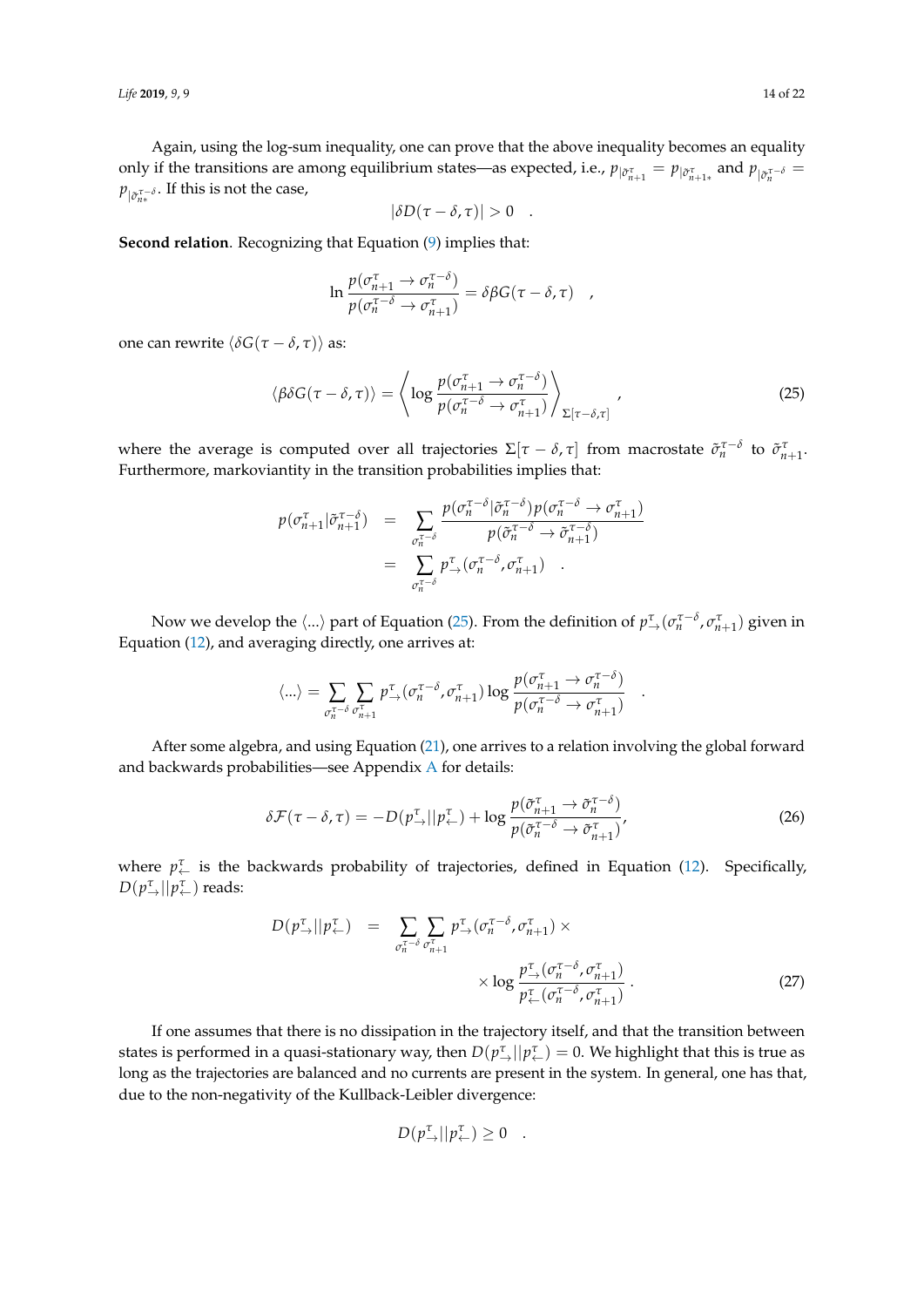## 3.3.2. Non-Equilibrium Duplication Thresholds and Work Relations

Equation [\(26\)](#page-13-1) encodes the relation between forward and backwards duplication probabilities. Indeed, exponentiating, one arrives directly at:

<span id="page-14-0"></span>
$$
\frac{p(\tilde{\sigma}_{n}^{\tau-\delta}\to\tilde{\sigma}_{n+1}^{\tau})}{p(\tilde{\sigma}_{n+1}^{\tau}\to\tilde{\sigma}_{n}^{\tau-\delta})}=e^{-\beta\delta\mathcal{F}(\tau-\delta,\tau)-D(p_{\rightarrow}^{\tau}||p_{\leftarrow}^{\tau})}\n\tag{28}
$$

The above relation gives us an exact relation between duplication and fusion probabilities in a general class of non-equilibrium cases. In consequence, Equation [\(28\)](#page-14-0) provides a necessary and sufficient condition for the triggering of a duplication event after the application of the protocol  $\psi(t)$ . The above equation leads to the following duplication threshold:

<span id="page-14-1"></span>
$$
\mathcal{F}(\tilde{\sigma}_{n1}^{\tau}) < \mathcal{F}(\tilde{\sigma}_{n}^{\tau-\delta}) - D(p_{\rightarrow}^{\tau}||p_{\leftarrow}^{\tau}) \quad . \tag{29}
$$

If we notice, as we did in the quasi-static case, that we can impose that  $\delta\langle G \rangle = \delta\langle G_a \rangle$ , where  $\delta\langle G_a \rangle$  is the average increase on the free energy in the aggregates due only to size and frustration, as given in Equation [\(17\)](#page-10-1):

<span id="page-14-2"></span>
$$
\beta\delta\langle G_a \rangle < \delta\mathbf{S}(\tau-\delta,\tau) + D(p_\rightarrow^\tau || p_\leftarrow^\tau) \quad , \tag{30}
$$

and  $\delta \mathbf{S}(\tau - \delta, \tau)$  refers to the entropic contributions as described in Equation [\(18\)](#page-10-2). Equations [\(29\)](#page-14-1) and [\(30\)](#page-14-2) explicitly show how the tension between entropic gradients and free energy gains controls the duplication process. This provides a nice, *hands-on* example of the imbalance between entropy and free energy gains that create structure and order that biology needs to overcome in order to endure.

From the order of magnitudes analysis of Section [2.5,](#page-6-0) we can roughly estimate the numerical values involved in these inequalities in the case of ternary mixtures containing *decanoic acid anhydride*, (C<sub>9</sub>H<sub>19</sub>–CO–O–OC–C<sub>9</sub>H<sub>19</sub>), a single precursor,  $Y \equiv$  *decanoic acid*, (C<sub>9</sub>H<sub>19</sub>–COOH), and water. As we outlined, the amount of aggregates in one milliliter of emulsion is  $\sim 10^{13}$ . Therefore, if we consider that just before the duplication the *extra* free energy was exactly the free energy of the aggregate at the optimal packing, we have that  $\delta\langle G_a \rangle \sim G_a^{\star}/n$ . Since, from Equation [\(11\)](#page-7-0), we know that  $G_a^{\star} \sim 10^{-13}$ , we have that:

$$
\delta \langle G_a \rangle \sim 10^{-26} \text{ J/aggregate}
$$
.

From that, considering  $T = 300$  K, we have that  $\beta = (k_B T)^{-1} \sim 10^{-21}$  J<sup>-1</sup>, where  $k_B$  is the Boltzmann constant. Therefore, from Equation [\(30\)](#page-14-2) one can estimate the minimum (statistical) entropy gradient as:

$$
\delta \mathbf{S}(\tau - \delta, \tau) + D(p_\rightarrow^\tau || p_\leftarrow^\tau) \sim -10^{-5} \text{ nats} .
$$

We recall that this is entropy excludes the contribution of the heat generated in non-equilibrium transitions.

We now revise the work relations in this general non-equilibrium case. The non-equilibrium work performed over the system is:

<span id="page-14-3"></span>
$$
W_{\psi} = \Delta \mathcal{F}(0, \tau) \quad . \tag{31}
$$

From the definition of work invested over the system, one can derive the minimum work invested to trigger a duplication event. Indeed, let us suppose now that we take as the final point the equilibrium macrostate  $\tilde{\sigma}_{n+1}^{\tau_{\infty}}$ , with probability distribution  $p(\sigma_{n+1}^{\tau_{\infty}}|\tilde{\sigma}_{n+1}^{\tau_{\infty}})$ . As we said in the description of the protocol, the action of  $\psi(t)$  stops at  $t = \tau$  and then the systems relaxes towards an equilibrium in a quasi-static way. One can in consequence, calculate the minimal amount of required work invested over the system through the protocol to trigger a duplication event, to be named  $W_{\psi}^*$ .

$$
W_{\psi}^{\star} = \Delta F_{\star}(0, \tau_{\infty}) \quad .
$$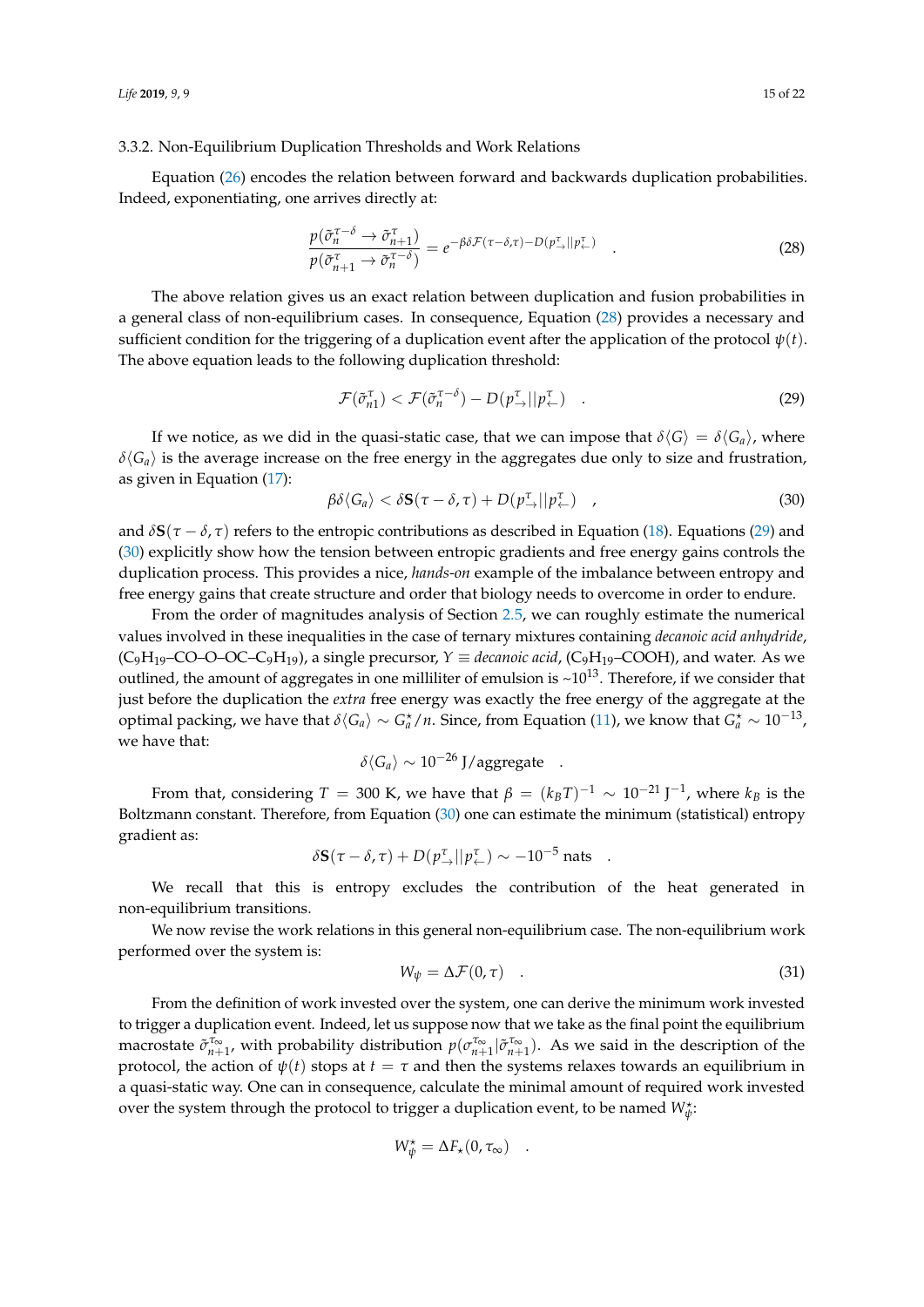With the above relation, one can compute the amount of *dissipated* work,  $W_{\psi}^{\text{diss}}$ , due to non-equilibrium loses:

$$
W_{\psi}^{\mathrm{diss}} = W_{\psi} - W_{\psi}^{\star}
$$

.

In consequence, from the definition of the non-equilibrium free energy given in Equation [\(22\)](#page-12-2), one can find an exact expression for the dissipated work:

<span id="page-15-2"></span>
$$
W_{\psi}^{\text{diss}} = -\int_0^{\tau} \frac{dD(t)}{dt} dt \quad . \tag{32}
$$

We observe that, consistently,  $W_{\psi}^{\text{diss}} \geq 0$ , due to inequality [\(24\)](#page-12-3). We now retake the exploration of the orders of magnitude involved in our problem by using again the example of the ternary mixture presented in Section [2.5.](#page-6-0) The free energy of a single aggregate will determine, by construction, the minimum (non-dissipated) work needed to invest into the system to trigger the formation of an aggregate. Therefore, thanks to Equation [\(11\)](#page-7-0), we can bound numerically the order of magnitude of this work:

$$
W_{\psi}^{\star} > G_{a}^{\star} \sim 10^{-13} \text{ J} .
$$

From this, and knowing from Section  $2.5$  that the amount of oil vesicles is around  $10^{13}$  in a milliliter of microemulsion, we can conclude, under the assumption that a linear increase of volume to accommodate new protocells does not impact dramatically in the energy landscape, that the amount of work we need to invest to duplicate the amount of protocells contained initially in a liter of emulsion is lower bounded as:

$$
W_\psi^\star(1\;L)\gtrsim 1\;kJ\quad.
$$

Finally, we can compute the amount of entropy produced throughout the whole process, *Sψ*, by collecting the entropic terms, and adding the entropy produced by the destabilization of the system after each application of the protocol, *βQ*(*t*):

<span id="page-15-1"></span>
$$
S_{\psi} = \Delta H(0, \tau_{\infty}) + \int_0^{\tau_{\infty}} D(p_{\rightarrow}^t || p_{\leftarrow}^t) dt + \int_0^{\tau} \beta Q_{\psi}(t) .
$$

Recall, again, that  $D(p^\tau_\to||p^\tau_\leftarrow) \geq 0$ . We remind that here we did not specify the formal shape of the last term, corresponding to the heat produced within the non-equilibrium trajectories that destabilize the system right after the application of the protocol. We warn the reader that the potential relations between the dissipated work  $\delta D(\tau - \delta, \tau)$  and the entropy produced through the relaxation process,  $D(p_\rightarrow \uparrow || p_\leftarrow^\tau)$  are not studied here, but can contain relevant information for the conditions of the duplication process. Similar relations are studied in the context of the analysis of the structure of the second law [\[54\]](#page-21-11), thermodynamics of computation [\[55\]](#page-21-12), and work/energy relations in coarse grained approaches [\[56\]](#page-21-13).

#### <span id="page-15-0"></span>*3.4. The Perpetuation of the Duplication Process*

A crucial condition for the emergence of synthetic-living entities is the capacity for perpetuating the duplication process. In the framework derived above we very briefly revise the key ingredients for this successive duplications to be maintained. Let us suppose that at time *t* the system contains *n*(*t*) aggregates in equilibrium, i.e.,  $\tilde{\sigma}_{n(t)}^t$ . Following Equation [\(29\)](#page-14-1), there will be a duplication if, under the action of the protocol  $\psi(t)$ , if  $(\forall n(t) \in \mathbb{N})(\exists \tau > 0)$ , the following condition holds

$$
\mathcal{F}(\tilde{\sigma}_{n(t)+1}^{t+\tau}) < \mathcal{F}(\tilde{\sigma}_{n(t)}^{t+\tau}) - D(p_{\rightarrow}^{t+\tau}||p_{\leftarrow}^{t+\tau}) \quad . \tag{33}
$$

If we plug Equation [\(30\)](#page-14-2) we obtain a criteria that explicitly relates the free energy increases of the aggregates, due to frustration and size, to the entropic gradients. In that context, the duplication process will go on as long as,  $(\forall n(t) \in \mathbb{N})(\exists \tau > 0)$ , the following condition holds: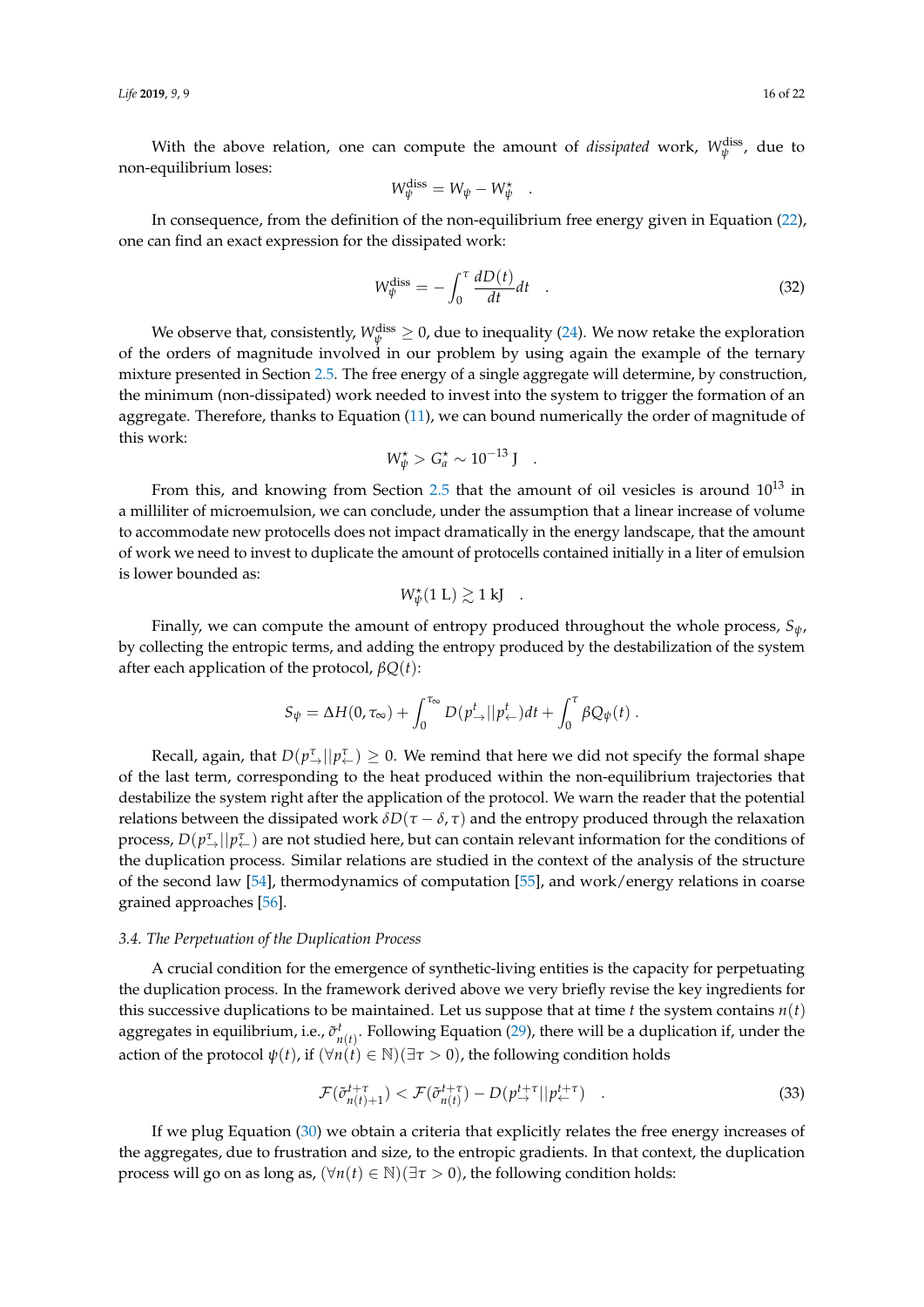<span id="page-16-0"></span>where  $\delta\langle G_a \rangle$  is the average increase of free energies of the aggregates due to size and frustration from *n*(*t*) to *n*(*t*) + 1 in the time interval  $[t + \tau - \delta, t + \tau]$  and  $\delta S(t + \tau - \delta, t + \tau)$  the increase of the other entropic components, as defined in Equation [\(18\)](#page-10-2). Inequalities [\(33\)](#page-15-1) and [\(34\)](#page-16-0) are the inequalities that the protocol must trigger to ensure the continuation of the duplication process. They may be called *inequalities for prevalence*. In summary, they tell us that the process can continue if the action of the protocol is able to trigger an imbalance between entropic contributions and free energy gradients favouring the equilibrium state containing  $n(t) + 1$  aggregates as:

# ∆(*aggregate free energy*) < ∆(*entropic gradients*)

In Figure [4](#page-16-1) we described a potential trajectory of a successive duplication process. We therefore derived a specific example of the race between entropy and free energy increases that enables the perpetuation of the duplication process. Other circumstances must be taken into account. For example, the volume of the system should increase in proportion to the aggregate number, in order to keep the concentration of chemical species inside the ranges in which the system remains in the phase where aggregates are formed. A significant change of this concentrations could result into a change on the phase of the system, where the preferred structures could no longer be spherical aggregates. Other circumstances, such as the specific application of the protocol, could also interfere the duplication process.

<span id="page-16-1"></span>

**Figure 4.** Schematic picture of the conditions for the duplication process to be sustained in time. Duplication events are indicated by dashed circles. A system with *n* aggregates—gray line—in equilibrium receives the action of the protocol changing the energy landscape. Its Helmoltz free energy increases until a point in which the Helmholtz free energy of a macrostate containing  $n + 1$ aggregates—orange line—is lower than the one for the *n* aggregates, and a duplication event occurs. If we switch on the protocol again, the system increases its Helmholtz free energy until a point in which, eventually, the Helmholtz free energy differences trigger again a duplication event—blue line. If the protocol is able to destabilize the system from  $n(t)$  to  $n(t) + 1$  aggregates for any *t*, the duplication process will continue unboundedly in time. In this figure we described a quasi-static approach, which makes use of equilibrium Helmholtz free energies for the sake of clarity. The non-equilibrium case is thoroughly discussed in the text.

## **4. Discussion**

In this paper we explored in depth the thermodynamics of duplication thresholds in a generic emulsion system made of an arbitrary set of lipid and precursor species. This feasible, yet artificial system enables us to overcome the tremendous complexity of the duplication process in actual living entities, such as cells. The thermodynamic landscape has been carefully constructed, accounting for the contributions due to surface tension, volume of the aggregates, entropic contributions and total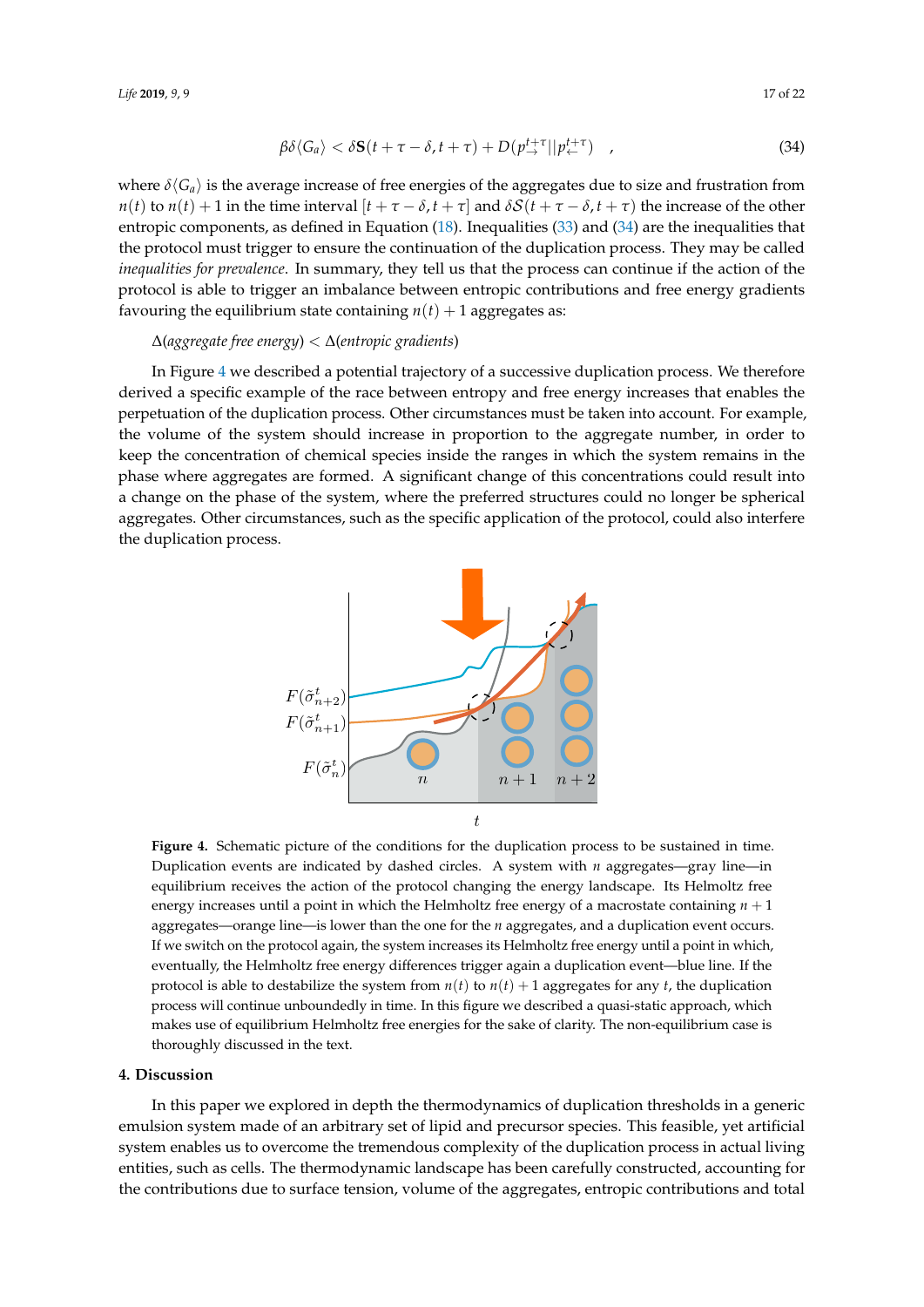amount of chemical species within the systems, all summarized in the definition of the Gibbs free energy of the state, Equation [\(4\)](#page-4-1). An abstract protocol is proposed, driving the system away from the equilibrium state and resulting, eventually, in a duplication event. We approached the problem from the equilibrium framework, assuming that the process is a succession of equilibrium states, and from a non-equilibrium perspective, where the visited states may not be equilibrium ones.

Fundamental relations involving free energies and duplication probabilities, Equation [\(28\)](#page-14-0), duplication thresholds, Equations [\(29\)](#page-14-1) and [\(30\)](#page-14-2), necessary work to be invested over the system by the protocol to trigger a duplication event, Equation [\(31\)](#page-14-3), dissipated work, Equation [\(32\)](#page-15-2) or the conditions for the perpetuation of the duplication cycle, Equations [\(33\)](#page-15-1) and [\(34\)](#page-16-0) have been derived. These relations invoke the explicit energy landscape provided by the free energies and set the abstract conditions for a duplication process to be triggered and, eventually maintained. It is worth to emphasize that they show explicitly the structure of the race between entropic forces and free energy gains to generate structure and preserve it. The synthetic approach, therefore, enabled us to convey a very detailed picture of the thermodynamical tensions involved in the process of creation and perdurability of living entities.

Further explorations should target more systematically specific systems, with quantitatively testable observables. The study of specific systems should also include the conditions of feasibility, in terms of microemulsion phases, of the aggregate duplication, avoiding transitions to non-aggregate phases, possible in emulsion systems. In the same line, a rigorous exploration of the orders of magnitude involved in the abstract relations derived above would add a necessary layer towards the quantification and, eventually, empirical test of the above predictions. Complementarily, the exploration of the constraints imposed by different protocol strategies could shed light to the potential prebiotic scenarios, where possibly circadian cycles play a crucial role in creating free energy sources driving the system towards imbalance, destabilization, and duplication. In addition, more complex free energy landscapes allowing bilayer membranes, more realistic when compared to biological structures than the single layer approach used here, could refine the triggering points for duplication events to occur. In a different direction, an in depth study of the dissipation within the trajectories themselves—assumed to observe detailed balance in the above developments—would generalize the approach, making it more realistic and providing predictions on dissipated heat which could be presumable testable. Finally, the interesting relations involving dissipation and information measures could be explored to be the seed of further developments linking information and duplication processes, in line to the results exposed in [\[31\]](#page-20-14), and, perhaps, clear the conditions for the emergence of inheritable information—thus the appearance of differentiated traits between elements of the system—intrinsically linked to the duplication process and, in the long term, trigger darwinian dynamics.

**Funding:** This research received no external funding.

**Acknowledgments:** The author is grateful to the criticisms and comments provided by Rudolf Hanel, Edouard Hannezo, Artemy Kolchinsky and Kepa Ruiz-Mirazo. The author also wants to thank Harold Fellermann for early discussions on the manuscript.

**Conflicts of Interest:** The author declare no conflicts of interest.

## <span id="page-17-0"></span>**Appendix A. Derivation Details**

In this appendix we will use a simplified notation in order to emphasize only the technical details. We will consider the following scenario: The system is at  $t = 0$  in a given macrostate  $A_0$  and the change on the boundary conditions makes it to jump to macrostate *A*, whose states are denoted by " $x$ ", following a probability distribution  $p(x)$ . The system relaxes until macrostate *B*, whose states are denoted by *y*, and follows a probability distribution  $q(y)$ . Given a macrostate *A* with a distribution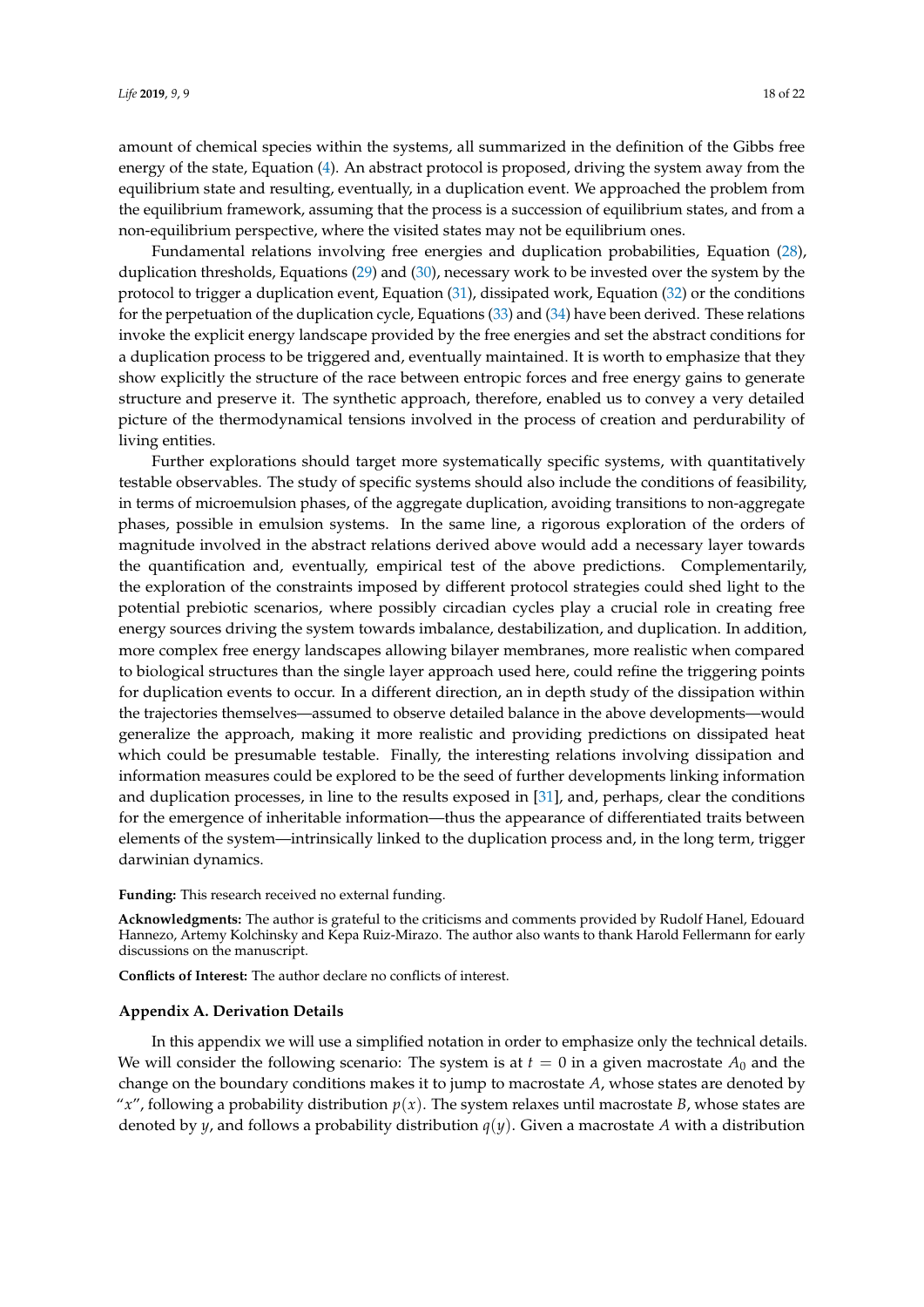*p*(*x*), there is a macrostate with the same support but in equilibrium,  $A<sub>∗</sub>$ , whose probability distribution will be denoted by  $p_*(x)$ , and follows a Boltzmann-like statistics:

$$
p_*(x) = \frac{1}{Z_x} e^{-\beta G(x)} \quad ,
$$

where  $Z_x$  is the normalization constant and  $G(x)$ . We define  $B_*$  and  $q_*(y)$  in a totally analogous way, defining the Gibbs free energy with the new boundary conditions induced by the application of the protocol. We will assume that the backwards and forwards transition probabilities obey equilibrium detailed balance:

$$
\frac{p(x \to y)}{p(y \to x)} = e^{-\beta \delta G(x,y)}, \text{where } \delta G(x,y) = G(y) - G(x) .
$$

*Derivation of Equation* [\(19\)](#page-11-1). Let

$$
\frac{p(B \to A)}{p(A \to B)} = \left\langle \frac{e^{\beta \delta G(x,y)}}{e^{\ln \frac{p(x)}{q(y)}}} \right\rangle_{A \to B}
$$

,

.

where  $\rangle_{A\rightarrow B}$  denotes that the average is performed through all trajectories from  $A \rightarrow B$ . Accordingly,

$$
1 = \left\langle e^{\beta \delta G(x,y) - \ln \frac{p(B \to A)}{p(A \to B)} - \ln \frac{p(x)}{q(y)}} \right\rangle_{A \to B}
$$

The Taylor expansion of the exponential ensures that  $e^x \geq 1 + x$ , so, if we know that  $\langle e^x \rangle = 1$ , then  $1 + \langle x \rangle \leq 1$ , so  $\langle x \rangle \leq 0$ :

$$
\beta \langle \delta G \rangle_{A \to B} - \ln \frac{p(B \to A)}{p(A \to B)} - \langle \ln \frac{p(x)}{q(y)} \rangle_{A \to B} \le 0 .
$$

Finally, the equality  $\left\langle \ln \frac{p(x)}{q(y)} \right\rangle$  $A \rightarrow B \rightarrow H(B) - H(A)$  follows directly from basic probability reasoning. Therefore, rearranging that and the above equation, one is led to Equation [\(19\)](#page-11-1).

*Derivation of Equation* [\(24\)](#page-12-3). Given two distributions *p q* with the same support set, the log-sum inequality states that:

$$
\sum_{x} p(x) \log \frac{p(x)}{q(x)} \ge \left(\sum_{x} p(x)\right) \log \frac{\sum_{x} p(x)}{\sum_{x} q(x)} ,
$$

with equality only in the case in which  $p = q$ . In our case, if we assume that after the transition there can be a relaxation period—i.e., we approach *q*∗, we have that:

$$
D(q||q_{*}) \leq \sum_{x} \left( \sum_{y} p(y) p(x|y) \right) \log \frac{\sum_{y} p(y) p(x|y)}{\sum_{y} p_{*}(y) p(x|y)} \leq \sum_{x,y} p(y) p(x|y) \log \frac{p(y) p(x|y)}{p_{*}(y) p(x|y)} = \sum_{x} p(x) \log \frac{p(x)}{p_{*}(x)} = D(p||p_{*}) .
$$

Leading to  $\delta D = D(q||q_*) - D(p||p_*) \leq 0$ .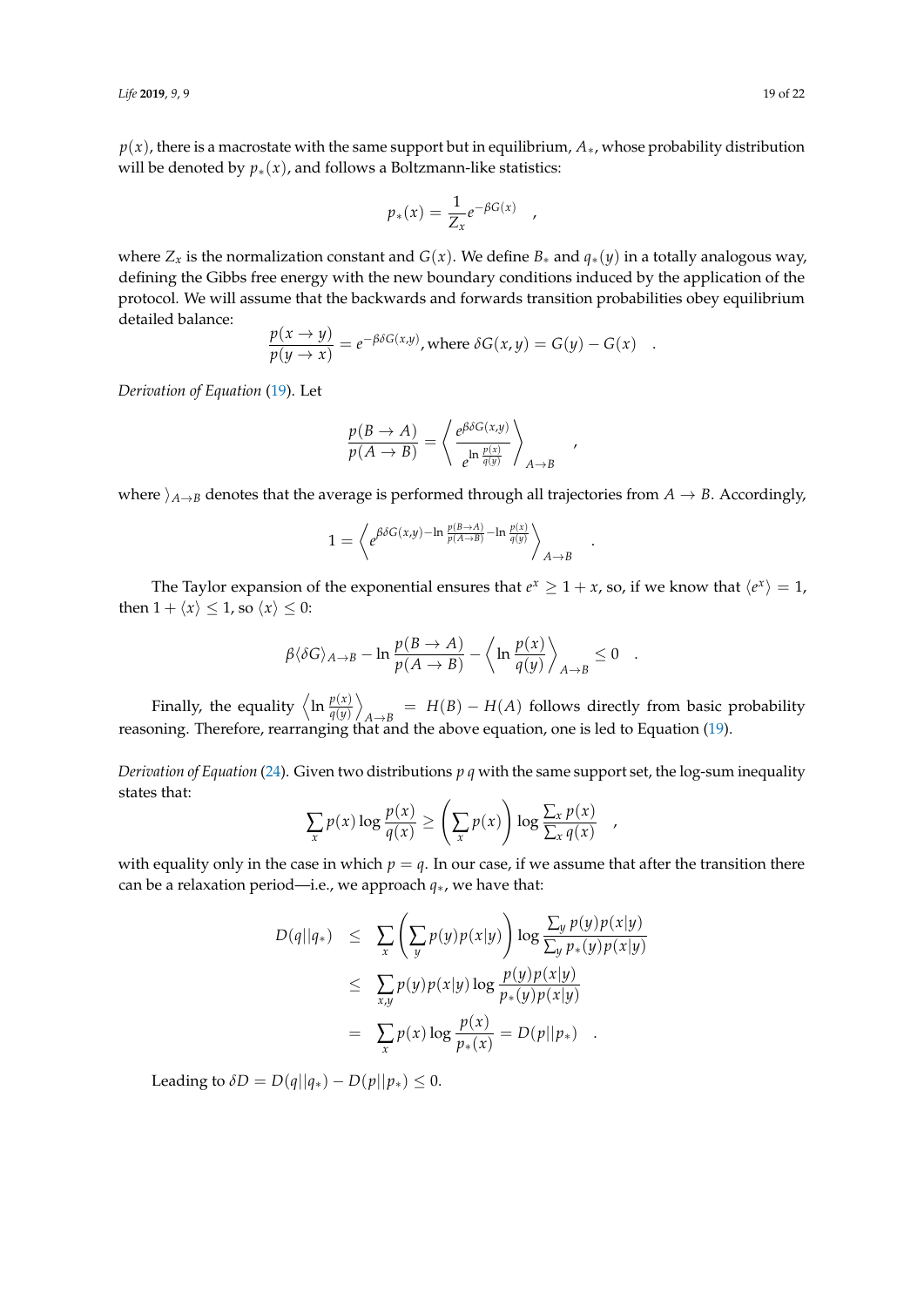*Derivation of Equation* [\(20\)](#page-12-1). Given an arbitrary distribution  $p(x)$  and an equilibrium one  $p_*(x)$  =  $\frac{1}{Z_x}e^{-\beta G(x)}$  with the same support, one can write

$$
\langle \beta G(x) \rangle_A = -\sum_x p(x) \log p_*(x) - \log Z_x ,
$$

now the  $\lambda_A$  denotes that the average is computed over the states of the macorstate A. Identifying  $-\log Z_x$  as the equilibrium Helmholtz free energy corresponding to  $p_*(x)$ ,  $F_x = -\log Z_x$ , and developing the cross entropy term  $-\sum_{x} p(x) \log p_*(x)$  as follows:

$$
-\sum_{x} p(x) \log p_{*}(x) = -\sum_{x} p(x) \log p(x) + D(p||p_{*}) ,
$$

one obtains the desired result.

*Derivation of Equation* [\(26\)](#page-13-1). Let  $f(x, y) = p(x)p(x \rightarrow y)/p(A \rightarrow B)$  and  $u(y, x) = p(y)p(y \rightarrow y)$  $\frac{x}{p(B \to A)}$ . Now we rewrite the increase on free energy as:

$$
\beta \langle \delta G \rangle_{A \to B} = \sum_{x,y} f(x,y) \log \frac{p(x \to y)}{p(y \to x)} \quad ,
$$

whose second term can be written as:

$$
\sum_{x,y} f(x,y) \log \frac{p(x)p(A \to B)/(p(x)p(A \to B))p(x \to y)}{q(y)p(B \to A)/(q(y)p(B \to A))p(y \to x)}
$$

.

,

Rearranging and using the definition of  $f(x, y)$  and  $u(y, x)$  one arrives at:

$$
H(B) - H(A) - D(f||u) + \log \frac{p(B \to A)}{p(A \to B)}
$$

where  $H(A)$ ,  $H(B)$  are the Shannon entropies of macrostates *A* and *B*, and  $D(f||u)$  the Kullback-Leibler divergence between *f* and *u*.

## **References**

- <span id="page-19-0"></span>1. Rashevky, N. *Mathematical Biophysics: Physico-Mathematical Foundations of Biology*; University of Chicago Press: Chicago, IL, USA, 1938.
- 2. Schrödinger, E. *What Is Life? The Physical Aspect of the Living Cell*; Cambridge University Press: Cambridge, UK, 1944.
- 3. Morowitz, H. *Energy Flow in Biology*; Academic Press: New York, NY, USA, 1968.
- 4. Kauffman, S.A. *The Origins of Order: Self-Organization and Selection in Evolution*; Oxford University Press: New York, NY, USA, 1993.
- 5. Szathmáry, E.; Smith, J.M. *The Major Transitions in Evolution*; WH Freeman Spektrum: Oxford, UK, 1995.
- 6. Schuster, P. How does complexity arise in evolution. *Complexity* **1999**, *2*, 22–30. [\[CrossRef\]](http://dx.doi.org/10.1002/(SICI)1099-0526(199609/10)2:1<22::AID-CPLX6>3.0.CO;2-H)
- 7. Deamer, D.W. The first living systems: A bioenergetic perspective. *Microbiol. Mol. Biol. Rev.* **1997**, *61*, 239. [\[PubMed\]](http://www.ncbi.nlm.nih.gov/pubmed/9184012)
- 8. Lane, N. *The Vital Question: Energy, Evolution, and the Origins of Complex Life*; Norton and Co.: New York, NY, USA, 2015.
- 9. Smith, E. Thermodynamics of natural selection I: Energy flow and the limits on organization. *J. Theor. Biol.* **2008**, *252*, 185. [\[CrossRef\]](http://dx.doi.org/10.1016/j.jtbi.2008.02.010) [\[PubMed\]](http://www.ncbi.nlm.nih.gov/pubmed/18367210)
- 10. Smith, E. Thermodynamics of natural selection II: Chemical Carnot Cycles. *J. Theor. Biol.* **2008**, *252*, 198. [\[CrossRef\]](http://dx.doi.org/10.1016/j.jtbi.2008.02.008) [\[PubMed\]](http://www.ncbi.nlm.nih.gov/pubmed/18367209)
- 11. Smith, E. Thermodynamics of natural selection III: Landauer's principle in computation and chemistry. *J. Theor. Biol.* **2008**, *252*, 213. [\[CrossRef\]](http://dx.doi.org/10.1016/j.jtbi.2008.02.013)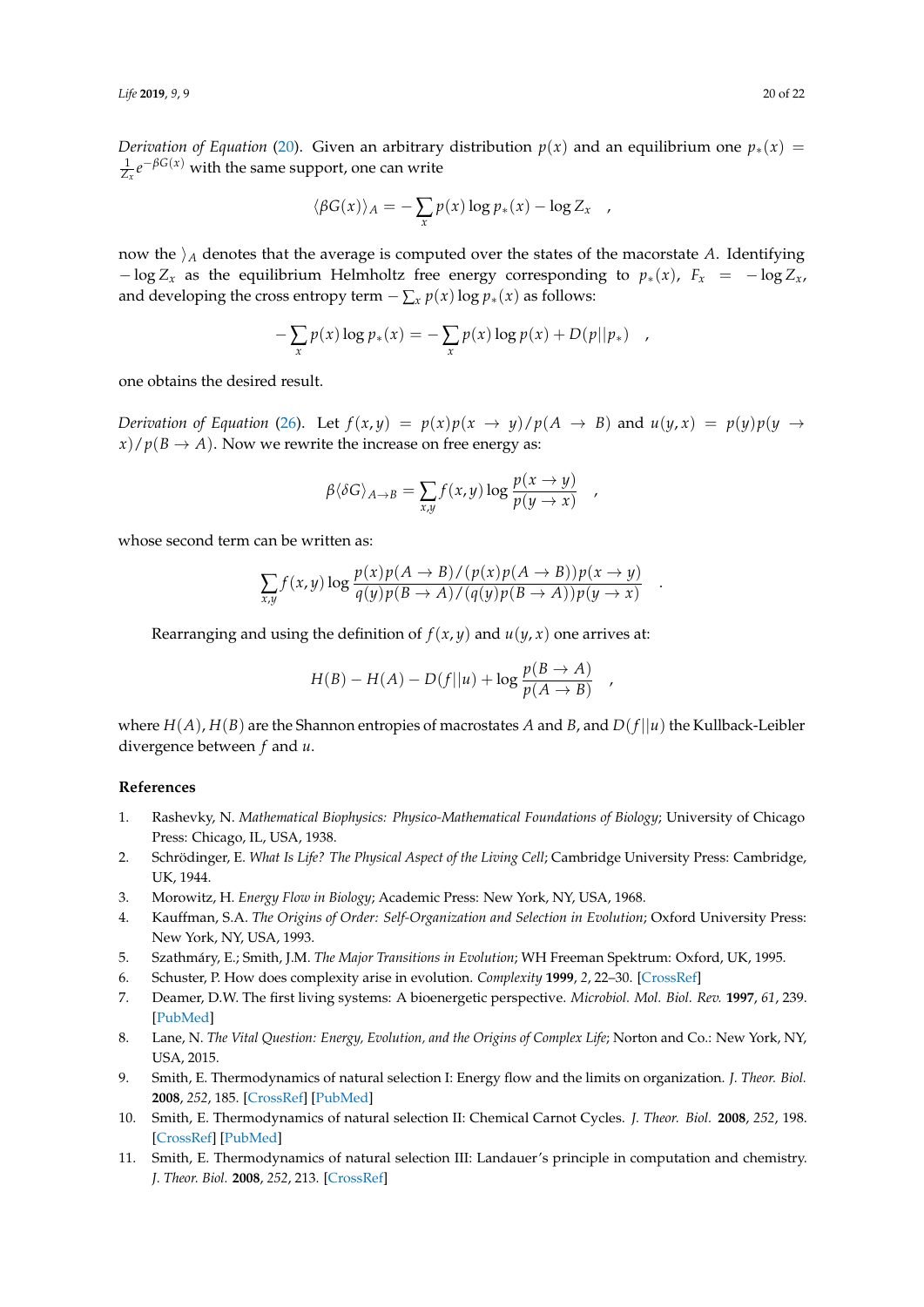- <span id="page-20-0"></span>12. England, J.L. Statistical Physics of Self-Replication. *J. Chem. Phys.* **2013**, *139*, 121923. [\[CrossRef\]](http://dx.doi.org/10.1063/1.4818538)
- <span id="page-20-1"></span>13. Kauffman, S. Molecular autonomous agents. *Philos. Trans. R. Soc. A* **2003**, *361*, 1089. [\[CrossRef\]](http://dx.doi.org/10.1098/rsta.2003.1186)
- 14. Ganti, T. *The Principles of Life*; Oxford University Press: Oxford, UK, 2003.
- <span id="page-20-7"></span>15. Solé, R.V.; Rasmussen, S.; Bedau, M.A. Towards the artificial cell. *Philos. Trans. R. Soc. Lond. B Biol. Sci.* **2007**, *362*, 1723–1925.
- <span id="page-20-3"></span>16. Rasmussen, S.; Bedau, M.A.; Chen, L.; Deamer, D.; Krakauer, D.; Packard, N.; Stadler, P. (Eds.) *Proto-Cells: Bridging Nonliving and Living Matter*; MIT Press: Cambridge, MA, USA, 2008.
- <span id="page-20-2"></span>17. Ruiz-Mirazo, K.; Briones, C.; de la Escosura, A. Prebiotic systems chemistry: New perspectives for the origins of life. *Chem. Rev.* **2014**, *114*, 285. [\[CrossRef\]](http://dx.doi.org/10.1021/cr2004844)
- <span id="page-20-4"></span>18. Bachmann, P.A.; Luisi, P.L.; Lang, J. Autocatalytic self-replicating micelles as models for prebiotic structures. *Nature* **1992**, *357*, 57–59. [\[CrossRef\]](http://dx.doi.org/10.1038/357057a0)
- <span id="page-20-8"></span>19. Deamer, D. A giant step toward artificial life? *Trends Biotechnol.* **2005**, *23*, 336–338. [\[CrossRef\]](http://dx.doi.org/10.1016/j.tibtech.2005.05.008) [\[PubMed\]](http://www.ncbi.nlm.nih.gov/pubmed/15935500)
- <span id="page-20-5"></span>20. Solé, R. Synthetic transitions: Towards a new synthesis. *Philos. Trans. R. Soc. B* **2016**, *371*, 20150438. [\[CrossRef\]](http://dx.doi.org/10.1098/rstb.2015.0438) [\[PubMed\]](http://www.ncbi.nlm.nih.gov/pubmed/27431516)
- <span id="page-20-6"></span>21. Fennell Evans, D.; Wennerstrøm, H. *The Colloidal Domain: Where Physics, Chemistry, Biology, and Technology Meet*; VCH Publishers: New York, NY, USA, 1994.
- <span id="page-20-9"></span>22. Hanczyc, M.M.; Toyota, T.; Ikegami, T.; Packard, N.; Sugawara, T. Fatty Acid Chemistry at the Oil-Water Interface: Self-Propelled Oil Droplets. *J. Am. Chem. Soc.* **2007**, *129*, 9386–9391. [\[CrossRef\]](http://dx.doi.org/10.1021/ja0706955) [\[PubMed\]](http://www.ncbi.nlm.nih.gov/pubmed/17616129)
- 23. Mansy, S.S.; Schrum, J.P.; Krishnamurthy, M.; Tobé, S.; Treco, D.A.; Szostak, J.W. Template-directed synthesis of a genetic polymer in a model protocell. *Nature* **2008**, *454*, 122–125. [\[CrossRef\]](http://dx.doi.org/10.1038/nature07018) [\[PubMed\]](http://www.ncbi.nlm.nih.gov/pubmed/18528332)
- 24. Toyota, T.; Maru, N.; Hanczyc, M.M.; Ikegami, T.; Sugawara, T. Self-Propelled Oil Droplets Consuming Fuel Surfactant. *J. Am. Chem. Soc.* **2009**, *131*, 5012–5013. [\[CrossRef\]](http://dx.doi.org/10.1021/ja806689p) [\[PubMed\]](http://www.ncbi.nlm.nih.gov/pubmed/19351200)
- 25. Attwater, J.; Wochner, A.; Pinheiro, V.B.; Coulson, A.; Holliger, P. Ice as a protocellular medium for RNA replication. *Nat. Commun.* **2010**, *1*, 76. [\[CrossRef\]](http://dx.doi.org/10.1038/ncomms1076) [\[PubMed\]](http://www.ncbi.nlm.nih.gov/pubmed/20865803)
- <span id="page-20-11"></span>26. Fellermann, H.; Corominas-Murtra, B.; Hansen, P.L.; Ipsen, J.H.; Solé, R.V.; Rasmussen, S. Non-Equilibrium Thermodynamics of Self-Replicating Protocells. *arXiv* **2015**, arXiv:1503.04683.
- <span id="page-20-21"></span>27. Corominas-Murtra, B.; Fellermann, H.; Solé, R. Protocell cycles as thermodynamic cycles. In *The Interplay between Thermodynamics and Computation in Natural and Artificial Systems*; Wolpert, D.H., Kempes, C., Grochow, J.A., Stadler, P.F., Eds.; Santa Fe Institute Press: Santa Fe, NM, USA, 2019; accepted, to appear.
- <span id="page-20-10"></span>28. Gutiérrez JM, P.; Hinkley, T.; Taylor, J.W.; Yanev, K.; Cronin, L. Evolution of oil droplets in a chemorobotic platform. *Nat. Commun.* **2014**, *5*, 5571. [\[CrossRef\]](http://dx.doi.org/10.1038/ncomms6571)
- <span id="page-20-12"></span>29. Mouritsen, O. *Life-As a Matter of Fat: The Emerging Science of Lipidomics*; Springer: Berlin, Germany, 2005.
- <span id="page-20-13"></span>30. Zwicker, D.; Seyboldt, R.; Weber, C.A.; Hyman, A.A.; Jüicher, F. Growth and division of active droplets provides a model for protocells. *Nat. Phys.* **2017**, *13*, 408–413. [\[CrossRef\]](http://dx.doi.org/10.1038/nphys3984)
- <span id="page-20-14"></span>31. Taylor, J.W.; Eghtesadi, S.A.; Points, L.J.; Liu, T.; Cronin, L. Autonomous model protocell division driven by molecular replication. *Nat. Commun.* **2017**, *8*, 237. [\[CrossRef\]](http://dx.doi.org/10.1038/s41467-017-00177-4)
- <span id="page-20-15"></span>32. Mavelli, F.; Ruiz-Mirazo, K. Theoretical conditions for the stationary reproduction of model protocells. *Integr. Biol.* **2012**, *5*, 324. [\[CrossRef\]](http://dx.doi.org/10.1039/C2IB20222K)
- <span id="page-20-16"></span>33. Helfrich, W. Elastic properties of lipid bilayers: Theory and possible experiments. *Zeitschrift für Naturforschung C* **1973**, *28*, 693. [\[CrossRef\]](http://dx.doi.org/10.1515/znc-1973-11-1209)
- <span id="page-20-18"></span><span id="page-20-17"></span>34. Seifert, U. Configurations of Fluid Membranes and Vesicles. *Adv. Phys.* **1997**, *46*, 13–137. [\[CrossRef\]](http://dx.doi.org/10.1080/00018739700101488)
- 35. Reiss, H.; Ellerby, H.M.; Manzanares, J.A. Configurational entropy of microemulsions: The fundamental length scale. *J. Chem. Phys.* **1993**, 99, 9930–9937. [\[CrossRef\]](http://dx.doi.org/10.1063/1.465391)
- <span id="page-20-19"></span>36. Reiss, H.; Kegel, W.K.; Groenewold, J. Length Scale for Configurational Entropy in Microemulsions? *Berichte der Bunsengesellschaft* **1996**, *100*, 279–295. [\[CrossRef\]](http://dx.doi.org/10.1002/bbpc.19961000314)
- <span id="page-20-20"></span>37. Jarzynski, C. Nonequilibrium Equality for Free Energy Differences. *Phys. Rev. Lett.* **1997**, *78*, 2690. [\[CrossRef\]](http://dx.doi.org/10.1103/PhysRevLett.78.2690)
- <span id="page-20-22"></span>38. Crooks, G.E. Entropy production fluctuation theorem and the nonequilibrium work relation for free energy differences. *Phys. Rev. E* **1999**, *60*, 2721. [\[CrossRef\]](http://dx.doi.org/10.1103/PhysRevE.60.2721)
- 39. Gómez-Marín, P.J.; Van den Broeck, C. Lower bounds on dissipation upon coarse graining. *Phys. Rev. E* **2008**, *78*, 011107. [\[CrossRef\]](http://dx.doi.org/10.1103/PhysRevE.78.011107)
- 40. Parrondo, J.M.R.; Van den Broeck, C.; Kawai, R. Entropy production and the arrow of time. *New J. Phys.* **2009**, *11*, 073008. [\[CrossRef\]](http://dx.doi.org/10.1088/1367-2630/11/7/073008)
- 41. Roldán, E. *Irreversibility and Dissipation in Microscopic Systems*; Springer: Berlin, Germany, 2014.